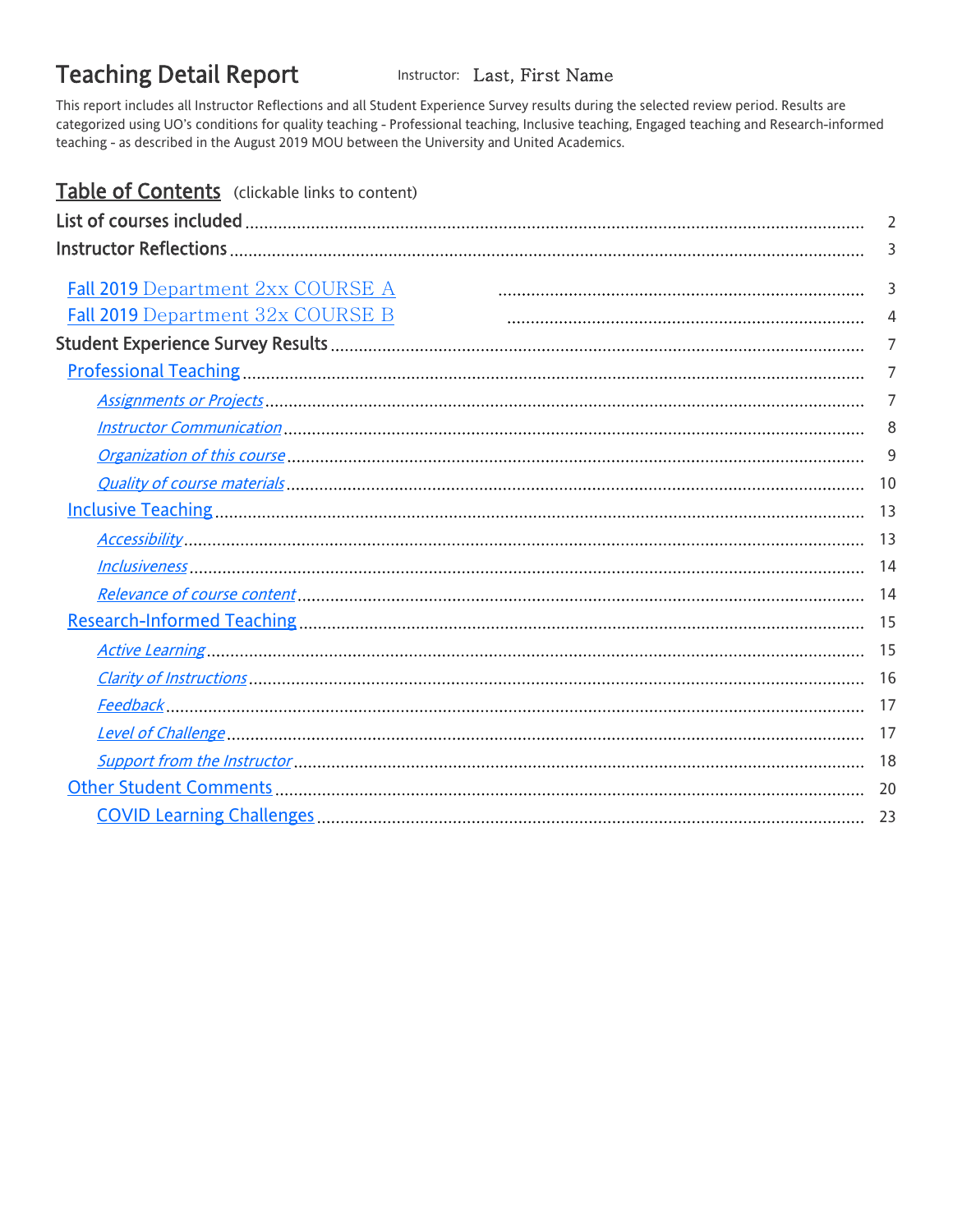# <span id="page-1-0"></span>Courses Included in this Report:

| Term             | Course Code | <b>CRN</b>   | Enrollment     | Response Rate (%) |
|------------------|-------------|--------------|----------------|-------------------|
| Fall 2019        | DEPT3XX     | XXXXX        | 25             | 12.0              |
|                  | DEPT21X     | XXXXX        | 288            | 30.6              |
|                  | DEPT21X     | <b>XXXXX</b> | 144            | 30.6              |
| Winter 2020      | DEPT40x     | <b>XXXXX</b> | 6              | 16.7              |
|                  | DEPT3xx     | XXXXX        | 199            | 28.1              |
|                  | DEPT3xx     | XXXXX        | 398            | 28.1              |
| <b>Fall 2020</b> | DEPT5xx     | XXXXX        | 8              | 12.5              |
|                  | DEPT21X     | XXXXX        | 138            | 9.4               |
|                  | DEPT5xx     | XXXXX        | 32             | 25.0              |
|                  | DEPT4xx     | <b>XXXXX</b> | 8              | 12.5              |
|                  | DEPT40x     | XXXXX        | $\overline{7}$ | 57.1              |
|                  | DEPT4xx     | XXXXX        | 8              | 12.5              |
|                  | DEPT4xx     | <b>XXXXX</b> | 8              | 12.5              |
|                  | DEPT4xx     | XXXXX        | 32             | 25.0              |
|                  | DEPT5xx     | XXXXX        | 8              | 12.5              |
|                  | DEPT5xx     | <b>XXXXX</b> | 8              | 12.5              |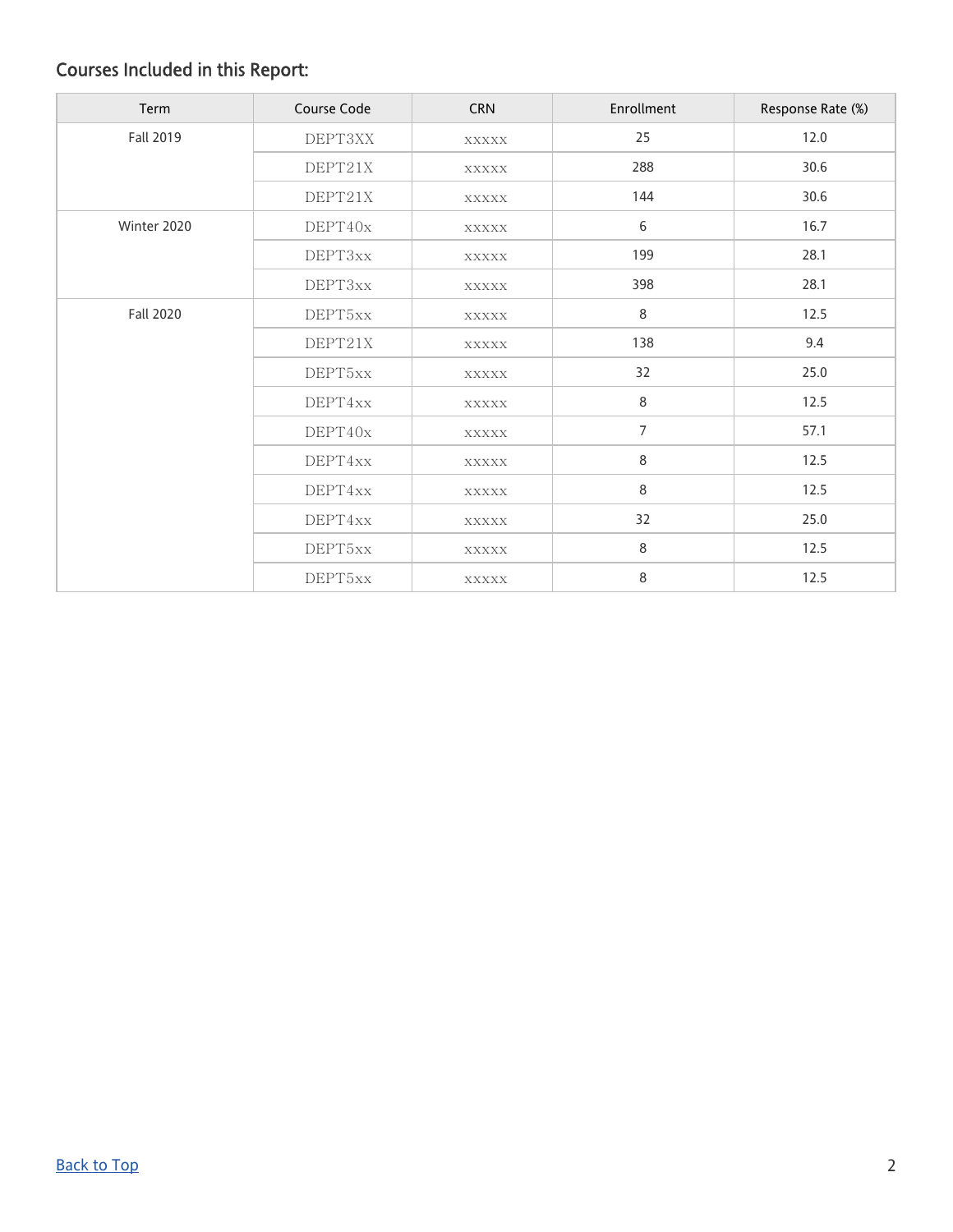## <span id="page-2-0"></span>Instructor Reflection

Instructor Reflections have been available since Fall 2019 (except Spring 2020 due to COVID-19) and are completely optional. If this section is blank, instructors have not completed an instructor reflection for courses in this review window. Evaluators should not penalize an instructor for choosing not to complete Instructor Reflections. Instead, they should look for other evidence the instructor is engaged in their teaching.

| Category                                                                                                                                                                                                                                                                                                                                                | Question                                                                                                                                                                                                                                           | <b>Instructor Reflection</b>                                                                                                                                                                                                                                                                                                                                                                                                                                                                                                                                                                                                                                                                                                                                                                                        |
|---------------------------------------------------------------------------------------------------------------------------------------------------------------------------------------------------------------------------------------------------------------------------------------------------------------------------------------------------------|----------------------------------------------------------------------------------------------------------------------------------------------------------------------------------------------------------------------------------------------------|---------------------------------------------------------------------------------------------------------------------------------------------------------------------------------------------------------------------------------------------------------------------------------------------------------------------------------------------------------------------------------------------------------------------------------------------------------------------------------------------------------------------------------------------------------------------------------------------------------------------------------------------------------------------------------------------------------------------------------------------------------------------------------------------------------------------|
| Context                                                                                                                                                                                                                                                                                                                                                 | Provide a brief (2-3<br>sentence) introduction to<br>this course to provide a<br>context for evaluators:                                                                                                                                           | DEPT 2xx COURSE A is designed to give students a framework for how to go about<br>learning the terminology used across various health professions. It is also a foundational course<br>for students who will continue on in our COURSE sequence.                                                                                                                                                                                                                                                                                                                                                                                                                                                                                                                                                                    |
| Inclusive                                                                                                                                                                                                                                                                                                                                               | How do you "ensure every<br>student can participate<br>fully and that their<br>presence and<br>participation is valued?"                                                                                                                           | I use the following inclusive teaching practices to help students feel they belong and have a<br>voice: o Using inclusive language (avoiding you âguysâ, sharing and encouraging students to<br>share preferred pronouns) o Acknowledgement of non-binary sex and gender o Transparent<br>assignment design o Flexible office hours o Learning peopleâs names/pronunciations o<br>Acknowledges bias/non-inclusive language and images in resources (texts) o Utilizing index card<br>questions (written in class communication) o Midterm evaluation/feedback o Explicit invitations<br>to students from underrepresented groups to participate in campus and DEPT leadership<br>positions (peer advising, L.A.âs, graders, research assistants, scholarships) o Gives options in<br>assignments for student choice |
| How does "the content of<br>the course reflect the<br>diversity of the field's<br>practitioners, the<br>contested and evolving<br>status of knowledge, the<br>value of academic<br>questions beyond the<br>academy and of lived<br>experience as evidence,<br>and/or other efforts to<br>help students see<br>themselves in the work of<br>the course?" |                                                                                                                                                                                                                                                    | I use the following teaching practices to help students feel represented: o Include images and<br>clinical examples of underrepresented communities o Teaching team representing the diversity<br>of students at UO                                                                                                                                                                                                                                                                                                                                                                                                                                                                                                                                                                                                 |
| Engaged                                                                                                                                                                                                                                                                                                                                                 | Provide examples of<br>professional teaching<br>development that you<br>engaged in related to this<br>course                                                                                                                                       | Attending and giving workshops at conferences, organizing and facilitating the DEPT<br>teaching academy.                                                                                                                                                                                                                                                                                                                                                                                                                                                                                                                                                                                                                                                                                                            |
|                                                                                                                                                                                                                                                                                                                                                         | What went really well in<br>the course this term? Did<br>you make any changes<br>from the last incarnation<br>of the course or try any<br>novel approaches?                                                                                        | This term I made some changes to the assignments so the in class course better aligns with the<br>online course we offered for the first time this summer.                                                                                                                                                                                                                                                                                                                                                                                                                                                                                                                                                                                                                                                          |
|                                                                                                                                                                                                                                                                                                                                                         | What important trends or<br>ideas did you notice in the<br>results? Did you act on<br>them in some way during<br>the course or do you plan<br>to in future iterations of<br>the course? How did you<br>communicate with your<br>students about the | I reiterated the students feedback in class which was largely positive.                                                                                                                                                                                                                                                                                                                                                                                                                                                                                                                                                                                                                                                                                                                                             |

#### <span id="page-2-1"></span>IR: Fall 2019 Department 2xx COURSE A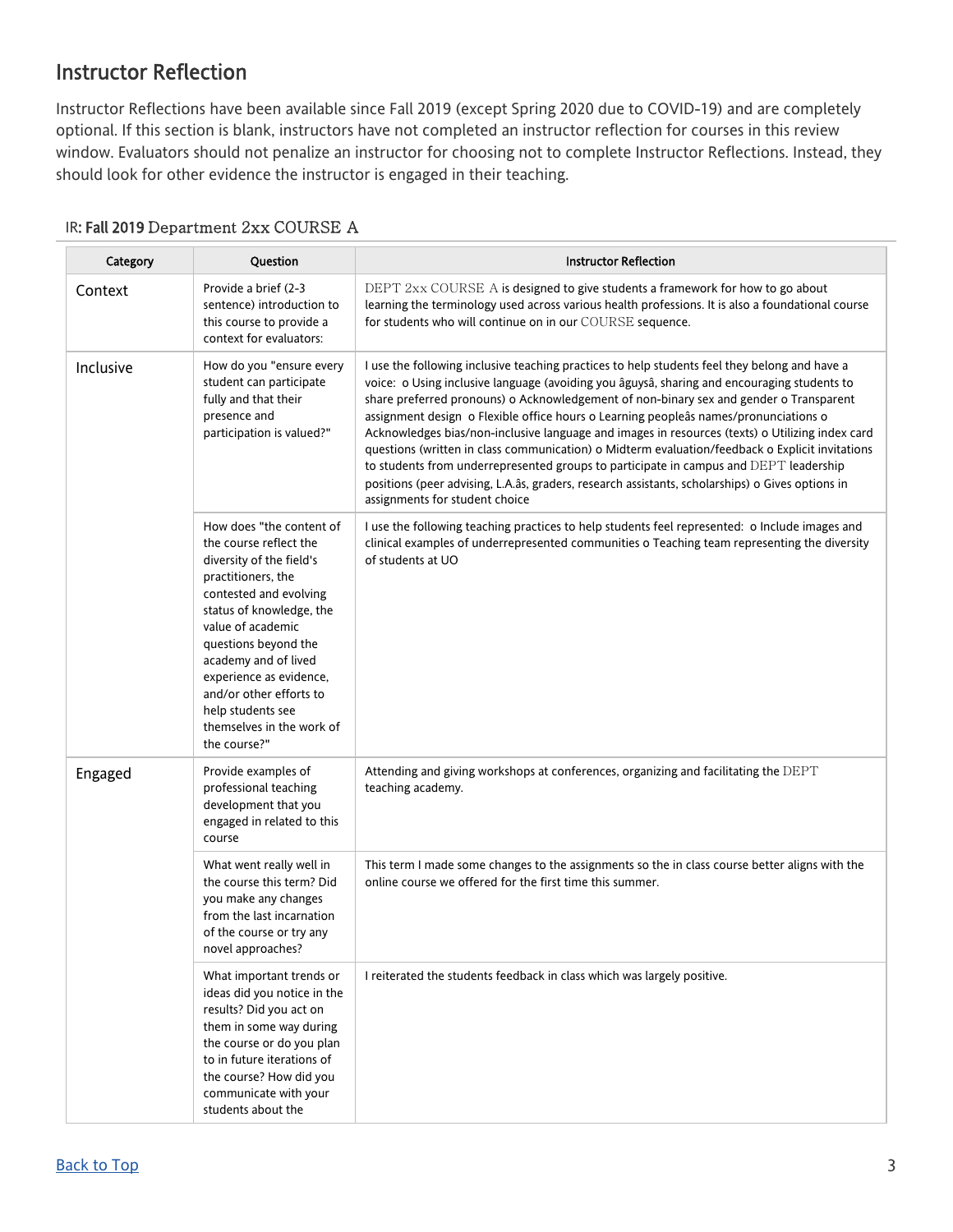| Category              | Question                                                                                                                                                                                                                                                                         | <b>Instructor Reflection</b>                                                                                                                                                                                                                                |
|-----------------------|----------------------------------------------------------------------------------------------------------------------------------------------------------------------------------------------------------------------------------------------------------------------------------|-------------------------------------------------------------------------------------------------------------------------------------------------------------------------------------------------------------------------------------------------------------|
| Engaged               | results?                                                                                                                                                                                                                                                                         |                                                                                                                                                                                                                                                             |
|                       | If it hasn't already been<br>mentioned in one of your<br>responses above, what<br>changes would you<br>implement the next time<br>you teach this course, and<br>how do you hope those<br>changes will positively<br>impact student learning?                                     | Moving forward I hope to include more explicit activities to foster career readiness                                                                                                                                                                        |
| Research-<br>informed | In what ways did this<br>course model "a process<br>or culture of inquiry<br>characteristic of<br>disciplinary or<br>professional expertise?"                                                                                                                                    | In this course students explore various health professions including comparing and contrasting<br>ones they are interested in.                                                                                                                              |
|                       | How was the "evaluation<br>of student performance<br>linked to explicit goals for<br>student learning<br>established by you, your<br>unit, and, for core<br>education, the university;"<br>how were "these goals<br>and criteria for meeting<br>them made clear to<br>students?" | Assessment are aligned with both the course and department learning objectives. Course<br>learning objectives were articulated in the syllabus, and learnign objectives for each class were<br>noted in every class and posted on Canvas for every lecture. |
|                       | Describe instances of<br>"timely, useful feedback<br>on activities and<br>assignments, including<br>indicating students'<br>progress in course."                                                                                                                                 | Assignments were graded with comments no more than 2-3 days after submission. Students<br>were given weekly formative exams instead of fewer larger test throughout the course.                                                                             |
|                       | How does your instruction<br>"engage, challenge and<br>support students?"                                                                                                                                                                                                        | I use active learning where students are largely doing exercises during class rather than just<br>listening. I also train, manage and encourage a large teaching team to better engage with all<br>students in the class.                                   |

### <span id="page-3-0"></span>IR: Fall 2019 Department 32x COURSE B

| Category                                                                                                                              | <b>Ouestion</b>                                                                                                                | <b>Instructor Reflection</b>                                                                                                                                                                                                                                                                                                                     |
|---------------------------------------------------------------------------------------------------------------------------------------|--------------------------------------------------------------------------------------------------------------------------------|--------------------------------------------------------------------------------------------------------------------------------------------------------------------------------------------------------------------------------------------------------------------------------------------------------------------------------------------------|
| Context                                                                                                                               | Provide a brief (2-3)<br>sentence) introduction to<br>this course to provide a<br>context for evaluators:                      | 3rd course in the COURSE sequence                                                                                                                                                                                                                                                                                                                |
| How do you "ensure every<br>Inclusive<br>student can participate<br>fully and that their<br>presence and<br>participation is valued?" |                                                                                                                                | apply the following teaching practices to help improve students sense of belonging and voice:<br>using inclusive language office hours in the DEPT study room (youare always invited!)<br>learning your name acknowledging non-binary sex and gender respectful correspondence<br>with faculty/teaching team index card questions during lecture |
|                                                                                                                                       | How does "the content of<br>the course reflect the<br>diversity of the field's<br>practitioners, the<br>contested and evolving | I include images of underrepresented communities during lecture and lab.                                                                                                                                                                                                                                                                         |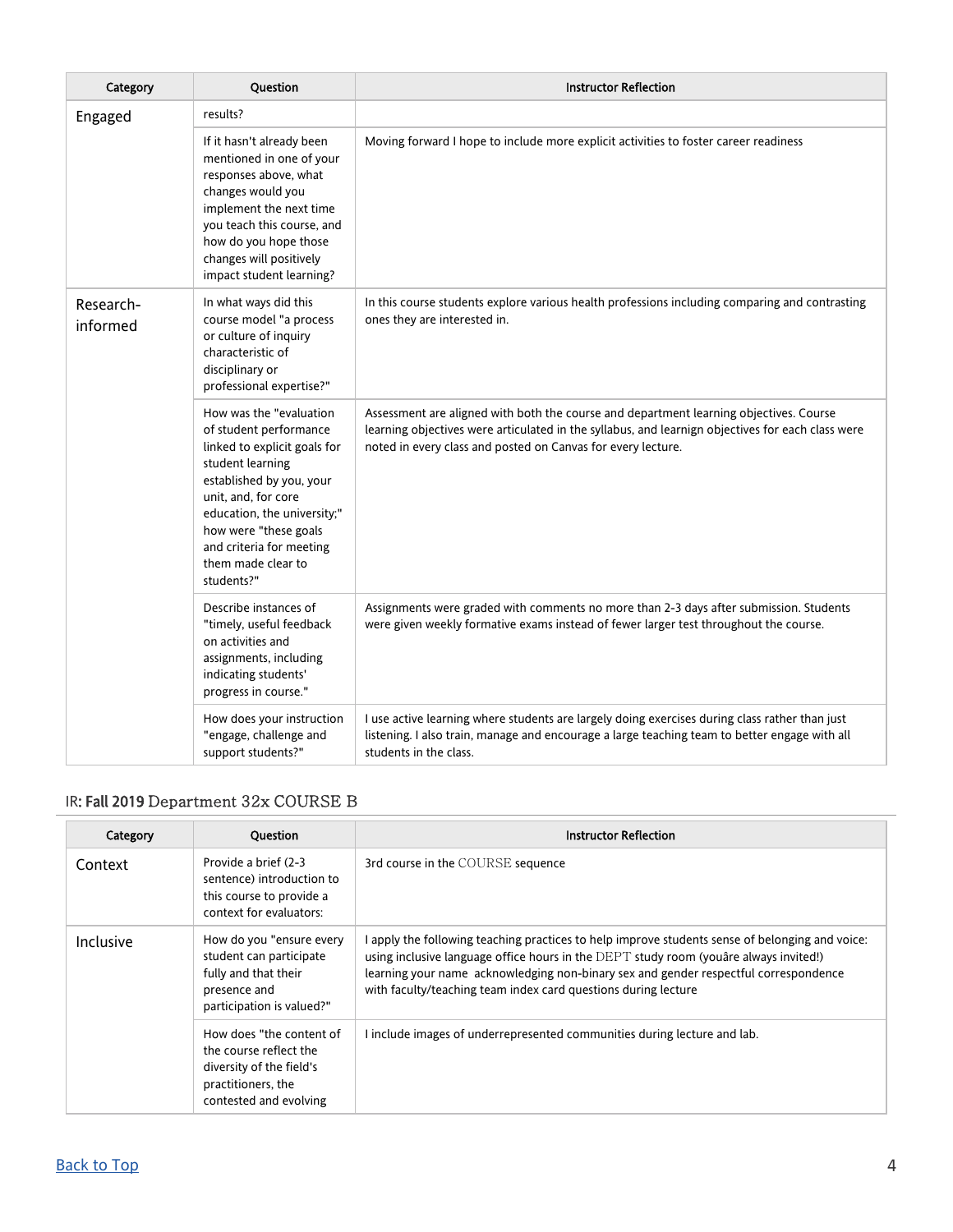| Category              | Question                                                                                                                                                                                                                                                       | <b>Instructor Reflection</b>                                                                                                                                                                                                                                                                     |  |  |  |
|-----------------------|----------------------------------------------------------------------------------------------------------------------------------------------------------------------------------------------------------------------------------------------------------------|--------------------------------------------------------------------------------------------------------------------------------------------------------------------------------------------------------------------------------------------------------------------------------------------------|--|--|--|
| Inclusive             | status of knowledge, the<br>value of academic<br>questions beyond the<br>academy and of lived<br>experience as evidence,<br>and/or other efforts to<br>help students see<br>themselves in the work of<br>the course?"                                          |                                                                                                                                                                                                                                                                                                  |  |  |  |
| Engaged               | Provide examples of<br>professional teaching<br>development that you<br>engaged in related to this<br>course                                                                                                                                                   | Attending and presenting workshops at conferences, organizing and facilitating the<br>DEPT teaching academy                                                                                                                                                                                      |  |  |  |
|                       | What went really well in<br>the course this term? Did<br>you make any changes<br>from the last incarnation<br>of the course or try any<br>novel approaches?                                                                                                    | No significant changes were made to the course this iteration as changes will be made in the<br>spring iteration of the course                                                                                                                                                                   |  |  |  |
|                       | What important trends or<br>ideas did you notice in the<br>results? Did you act on<br>them in some way during<br>the course or do you plan<br>to in future iterations of<br>the course? How did you<br>communicate with your<br>students about the<br>results? | I reiterated the feedback to the students which was largely positive.                                                                                                                                                                                                                            |  |  |  |
|                       | If it hasn't already been<br>mentioned in one of your<br>responses above, what<br>changes would you<br>implement the next time<br>you teach this course, and<br>how do you hope those<br>changes will positively<br>impact student learning?                   | When I teach this course in the spring it will be revised in light of the core concepts of<br>COURSE. Learning objectives as well as lecture material and assessment will change to<br>highlight core concepts. I will also use a new textbook to align with the rest of the<br>COURSE sequence. |  |  |  |
| Research-<br>informed | Describe instances of<br>"timely, useful feedback<br>on activities and<br>assignments, including<br>indicating students'<br>progress in course."                                                                                                               | Assignments graded within 2-3 days of submission. Multiple lecture and lab exams over the<br>term.                                                                                                                                                                                               |  |  |  |
|                       | How does your instruction<br>"engage, challenge and<br>support students?"                                                                                                                                                                                      | Active learning supported by a teaching team of grad students and undergraduate learning<br>assistants.                                                                                                                                                                                          |  |  |  |
|                       | How was the "evaluation<br>of student performance<br>linked to explicit goals for<br>student learning<br>established by you, your<br>unit, and, for core<br>education, the university;"<br>how were "these goals                                               | Alignment of learning objective, assessment and classroom activities. Transparent design made<br>explicit to students.                                                                                                                                                                           |  |  |  |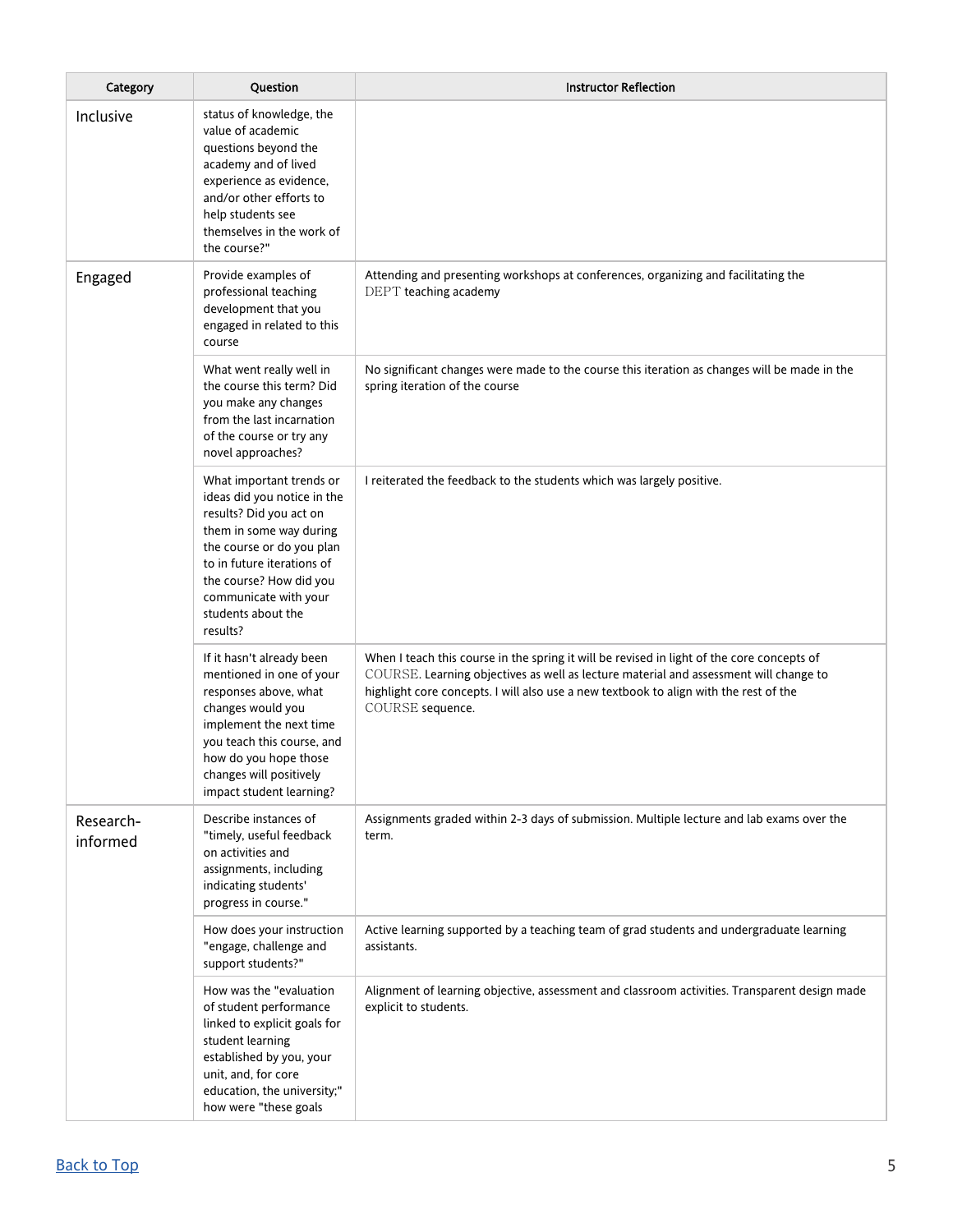| Category              | Question                                                     | <b>Instructor Reflection</b> |
|-----------------------|--------------------------------------------------------------|------------------------------|
| Research-<br>informed | and criteria for meeting<br>them made clear to<br>students?" |                              |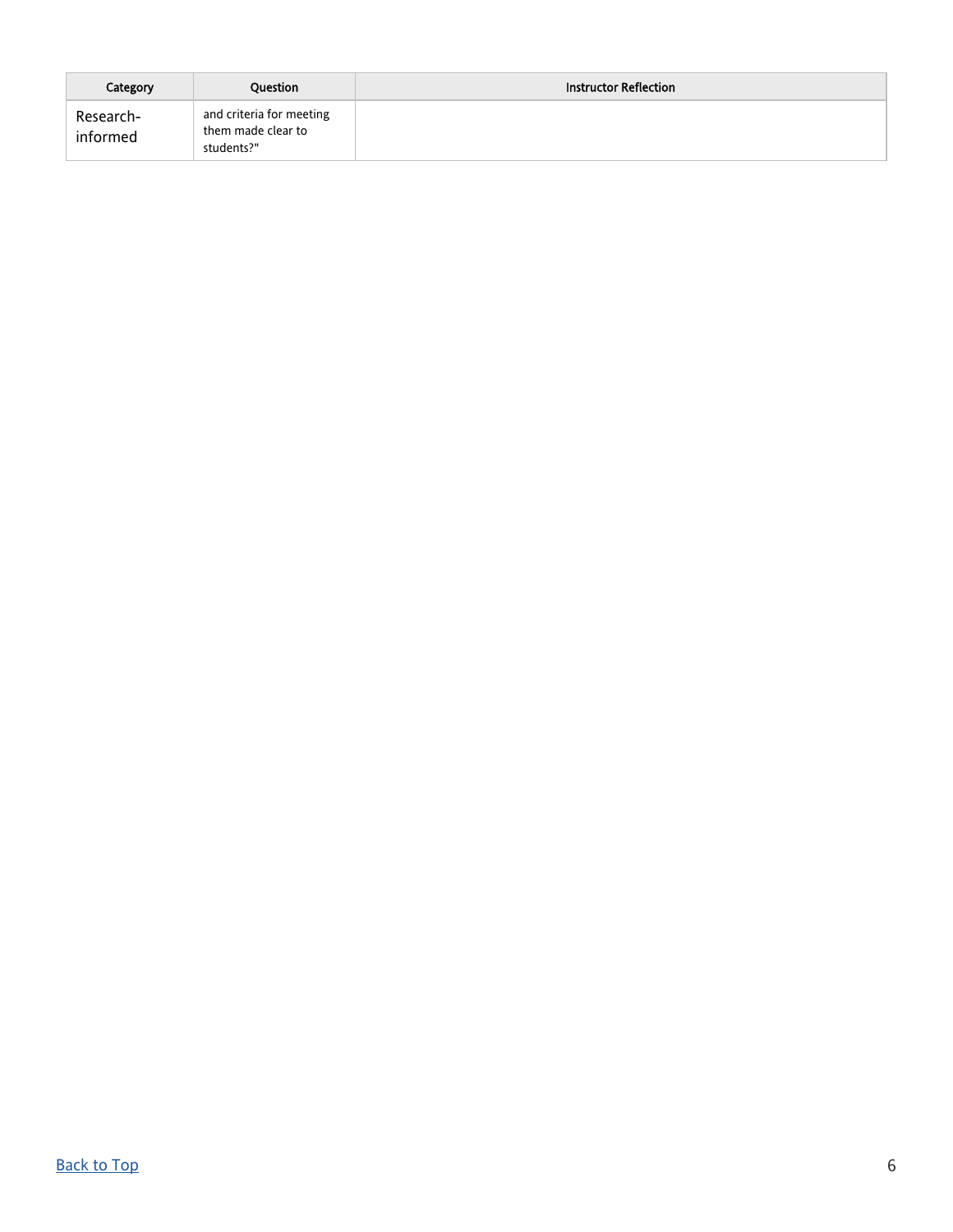# <span id="page-6-0"></span>Student Experience Survey Responses

## <span id="page-6-1"></span>Professional Teaching

Summary data from questions with students indicating if each teaching practice is A) Beneficial, B) Neutral, or C) In Need of Improvement for their Learning.

|                  |             |              | Key:                    | Beneficial for my Learning<br>Needs Improvement for my Learning<br>Neutral |
|------------------|-------------|--------------|-------------------------|----------------------------------------------------------------------------|
| Term             | Course Code | <b>CRN</b>   | Response Rate<br>$(\%)$ | <b>Professional Teaching</b>                                               |
| <b>Fall 2019</b> | DEPT21X     | <b>XXXXX</b> | 30.6                    | Assignment or Projects Instructor Comm. Organization Quality of materials  |
|                  | DEPT3XX     | XXXXX        | 12.0                    | Assignment or Projects Instructor Comm. Organization Quality of materials  |
| Winter 2020      | DEPT3xx     | <b>XXXXX</b> | 28.1                    | Assignment or Projects Instructor Comm. Organization Quality of materials  |
|                  | DEFT40x     | <b>XXXXX</b> | 16.7                    | Assignment or Projects Instructor Comm. Organization Quality of materials  |
| <b>Fall 2020</b> | DEPT40x     | XXXXX        | 57.1                    | Assignment or Projects Instructor Comm. Organization Quality of materials  |
|                  | DEPT4xx     | <b>XXXXX</b> | 12.5                    | Assignment or Projects Instructor Comm. Organization Quality of materials  |
|                  | DEPT4xx     | XXXXX        | 12.5                    | Assignment or Projects Instructor Comm. Organization Quality of materials  |
|                  | DEPT4xx     | <b>XXXXX</b> | 12.5                    | Assignment or Projects Instructor Comm. Organization Quality of materials  |
|                  | DEPT5xx     | <b>XXXXX</b> | 12.5                    | Assignment or Projects Instructor Comm. Organization Quality of materials  |
|                  | DEPT5xx     | XXXXX        | 12.5                    | Assignment or Projects Instructor Comm. Organization Quality of materials  |
|                  | DEPT5xx     | <b>XXXXX</b> | 12.5                    | Assignment or Projects Instructor Comm. Organization Quality of materials  |
|                  | DEPT4xx     | XXXXX        | 25.0                    | Assignment or Projects Instructor Comm. Organization Quality of materials  |
|                  | DEPT5xx     | <b>XXXXX</b> | 25.0                    | Assignment or Projects Instructor Comm. Organization Quality of materials  |
|                  | DEPT21X     | <b>XXXXX</b> | 9.4                     | Assignment or Projects Instructor Comm. Organization Quality of materials  |

If blank, there are no comments available related to Professional teaching practices. Student comments are organized by teaching practice below:

0% 50% 100%

0% 50% 100%

0% 50% 100%

0% 50% 100%

#### <span id="page-6-2"></span>Professional Teaching Practices: Assignments or Projects

| <b>Ouestion</b>        | Term        | Course<br># | <b>Student Response</b>                                                                        |
|------------------------|-------------|-------------|------------------------------------------------------------------------------------------------|
| Beneficial<br>What     | Fall<br>21x |             | The ASSIGNMENT helped me remember and understand a lot of words                                |
| specifically about the |             | 2019        | At first, I thought the amount of homework is overwhelming, but then they're super helpful and |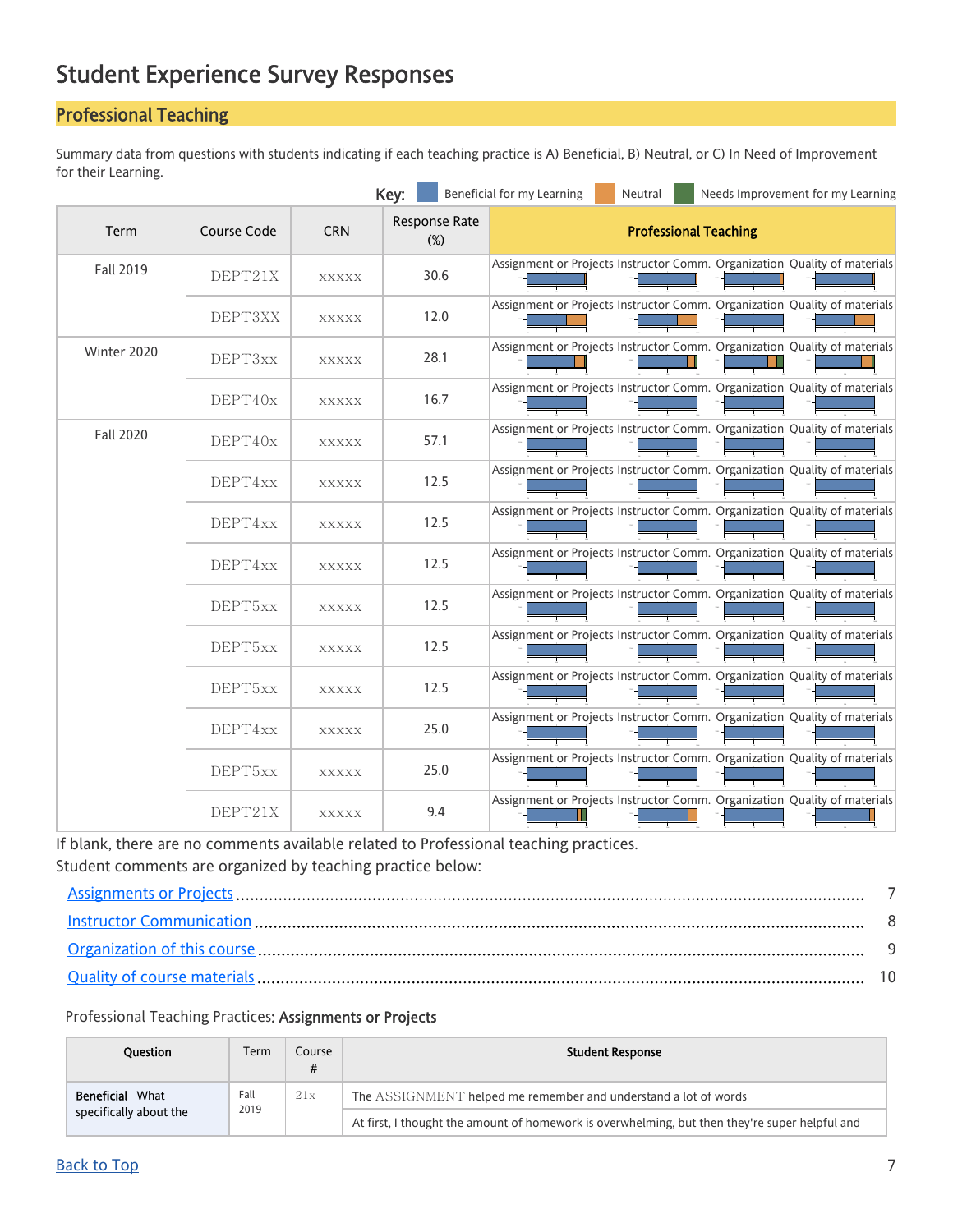| Question                                                    | Term           | Course<br># | <b>Student Response</b>                                                                                                                                                                                                                                                                                                    |  |  |  |  |  |  |  |  |  |  |  |  |  |
|-------------------------------------------------------------|----------------|-------------|----------------------------------------------------------------------------------------------------------------------------------------------------------------------------------------------------------------------------------------------------------------------------------------------------------------------------|--|--|--|--|--|--|--|--|--|--|--|--|--|
| assignments or projects<br>helped your learning?            | Fall<br>2019   | 21x         | also help with my overall grades since messing up one assignment will not affect the grade too<br>much.                                                                                                                                                                                                                    |  |  |  |  |  |  |  |  |  |  |  |  |  |
|                                                             |                |             | Having a weekly ASSIGNMENT forced me to study beyond the assignments helping me<br>to retain more information.                                                                                                                                                                                                             |  |  |  |  |  |  |  |  |  |  |  |  |  |
|                                                             |                |             | Although there was a lot of homework to complete each week, I found that completing all of it<br>helped me memorize terminology and learn how to apply concepts to real-world situations.                                                                                                                                  |  |  |  |  |  |  |  |  |  |  |  |  |  |
|                                                             |                |             | Although the course includes a lot of assignments, I think they were all beneficial to me<br>retaining/learning the numerous medical terms                                                                                                                                                                                 |  |  |  |  |  |  |  |  |  |  |  |  |  |
|                                                             |                |             | The assignments really help to make sure we know the material.                                                                                                                                                                                                                                                             |  |  |  |  |  |  |  |  |  |  |  |  |  |
|                                                             |                | 32x         | the ASSIGNMENTS are vey helpful and help me prepare for the class and help me<br>understand the class's material better.                                                                                                                                                                                                   |  |  |  |  |  |  |  |  |  |  |  |  |  |
|                                                             | Fall           | 21x<br>2020 | They are clear and easy to follow.                                                                                                                                                                                                                                                                                         |  |  |  |  |  |  |  |  |  |  |  |  |  |
|                                                             |                |             | I actually really enjoyed this course, the way it was set up made it very easy to work into my<br>schedule. I'm really good at things like this and find it fascinating. This course was not necessarily<br>challenging, but the coursework and the ASSIGNMENT really helped me understand and<br>remember the vocabulary. |  |  |  |  |  |  |  |  |  |  |  |  |  |
| In Need of Improvement<br>What specific change in           | Fall<br>2019   | 21x         | Although the XXX assignments were very helpful for practical applications, I wish that it was<br>related more towards the course content/exams.                                                                                                                                                                            |  |  |  |  |  |  |  |  |  |  |  |  |  |
| the assignments or<br>projects would help your<br>learning? | Fall<br>2020   | 21x         | I felt like doubling up on the ASSIGNMENTS is the worst possible thing ever! That was way<br>too many terms to memorize in one week and only to be tested on like 6 of them out the 80!                                                                                                                                    |  |  |  |  |  |  |  |  |  |  |  |  |  |
|                                                             | Winter<br>2020 | 3xx         | Stressful!<br>I think that the COURSE lab itself could be improved (organizationally) in order to better<br>facilitate learning in COURSE lecture.                                                                                                                                                                         |  |  |  |  |  |  |  |  |  |  |  |  |  |
|                                                             |                |             | I tended to spend a lot of time and put a lot of detail into my ASSIGNMENT assignments.<br>Personally, I'd be interested in seeing the weight of the ASSIGNMENTs increased.                                                                                                                                                |  |  |  |  |  |  |  |  |  |  |  |  |  |
|                                                             |                |             | I don't feel i learn well at all through ASSIGNMENT.                                                                                                                                                                                                                                                                       |  |  |  |  |  |  |  |  |  |  |  |  |  |
|                                                             |                |             |                                                                                                                                                                                                                                                                                                                            |  |  |  |  |  |  |  |  |  |  |  |  |  |

### <span id="page-7-0"></span>Professional Teaching Practices: Instructor Communication

| <b>Ouestion</b>                                                          | Term                       | Course<br># | <b>Student Response</b>                                                                                                                                                                                                                                                                                                                  |
|--------------------------------------------------------------------------|----------------------------|-------------|------------------------------------------------------------------------------------------------------------------------------------------------------------------------------------------------------------------------------------------------------------------------------------------------------------------------------------------|
| <b>Beneficial What</b><br>specifically about<br>instructor communication | Fall<br>2019               | 21x         | NAME was an excellent teacher. Arguably the best I've had at UO. Made the course interesting,<br>relevant, and at times even fun. Nothing but praise for this course and Professor NAME and her<br>teaching team.                                                                                                                        |
| helped your learning?                                                    | Fall<br>21x<br>2020<br>4xx |             | I like how the profesor gave updates via video form to reach out to us and update us but it felt like<br>she was trying to connect with us more than just sending out an email.                                                                                                                                                          |
|                                                                          |                            |             | I loved the announcements we received through videos!                                                                                                                                                                                                                                                                                    |
|                                                                          |                            |             | I liked the video style announcements to share class info.                                                                                                                                                                                                                                                                               |
|                                                                          | Winter<br>2020             | 3xx         | NAME's attentiveness to communication is very helpful. She is on top of communicating to the<br>class any changes in the lecture schedule, and also information pertaining to exams. Additionally,<br>in light of the coronavirus situation NAME has done an extremely good job informing the class<br>how we will continue with finals. |
|                                                                          |                            |             | NAME is an amazing lecturer and was very clear and organized in her teaching                                                                                                                                                                                                                                                             |
| In Need of Improvement                                                   | Fall<br>2019               | 21x         | I don't think that the communication with NAME needs improvement, but I could not get a hold of                                                                                                                                                                                                                                          |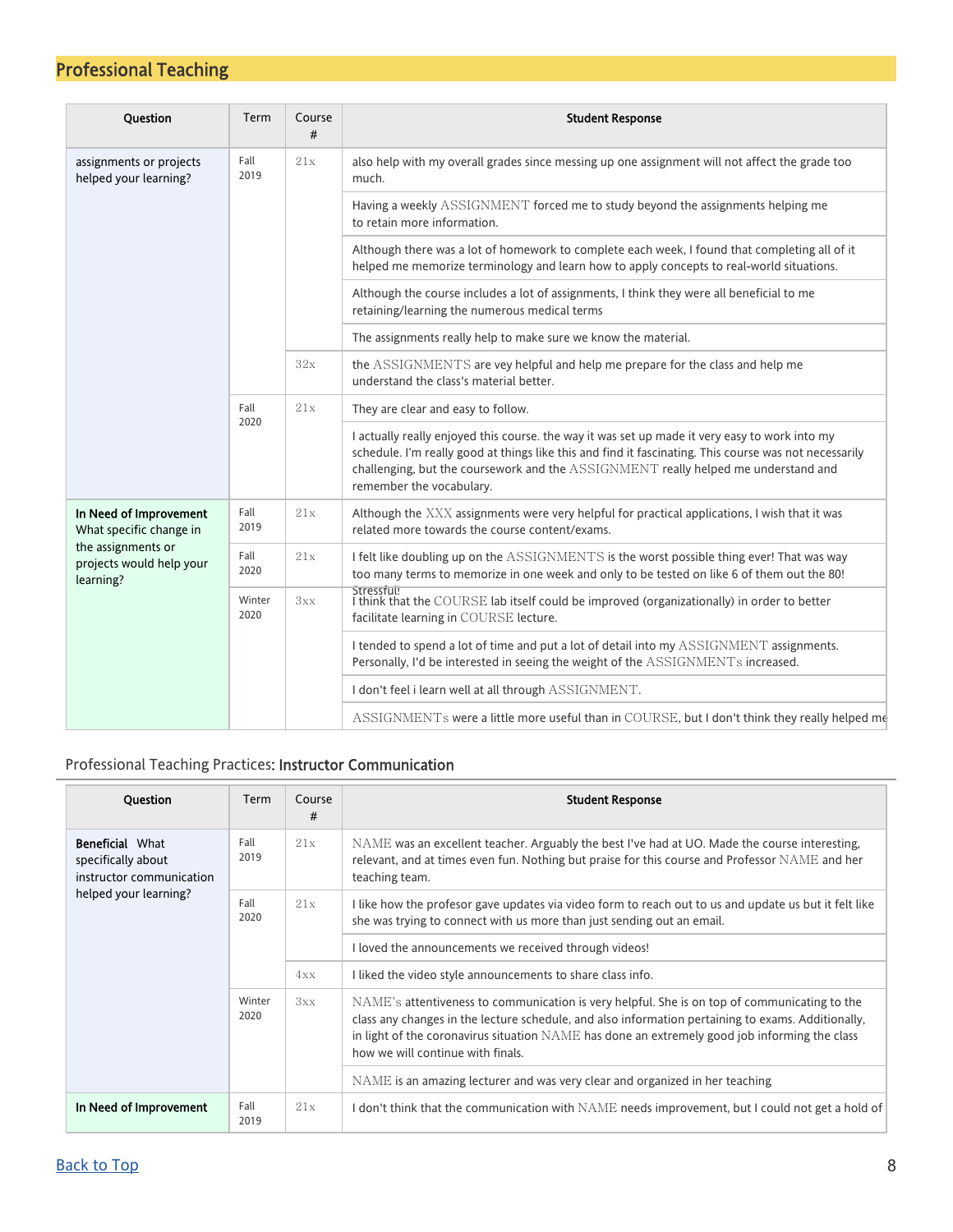| <b>Ouestion</b>                                                                  | Term           | Course<br># | <b>Student Response</b>                                                                                                                                                                                                                                                                                                                                                                                                                                            |
|----------------------------------------------------------------------------------|----------------|-------------|--------------------------------------------------------------------------------------------------------------------------------------------------------------------------------------------------------------------------------------------------------------------------------------------------------------------------------------------------------------------------------------------------------------------------------------------------------------------|
| What specific change in<br>instructor communication<br>would help your learning? |                |             | the GE through email who is in charge of grading the assignments. I sent multiple emails and still<br>got no response.                                                                                                                                                                                                                                                                                                                                             |
|                                                                                  | Winter<br>2020 | 3xx         | I do not think $NAME$ 's slides are helpful sometimes. I still cannot grasp some concepts<br>because there are parts left out of explanations or super detailed slides that leave me<br>confused. When students have specific questions about the material NAME cannot answer<br>them in any other way than the way she initially explained them. She also goes WAY too fast<br>in lecture which makes everyone frustrated and stop taking notes/paying attention. |

### <span id="page-8-0"></span>Professional Teaching Practices: Organization of this course

| Question                                             | Term         | Course<br># | <b>Student Response</b>                                                                                                                                                                                                                                                       |
|------------------------------------------------------|--------------|-------------|-------------------------------------------------------------------------------------------------------------------------------------------------------------------------------------------------------------------------------------------------------------------------------|
| <b>Beneficial What</b><br>specifically about the     | Fall<br>2019 | 21x         | the class was very organized. powerpoints were straight forward, easy to answer. assignments were<br>easy to follow                                                                                                                                                           |
| organization of this course<br>helped your learning? |              |             | It helped me learn                                                                                                                                                                                                                                                            |
|                                                      |              |             | The organization was clear and consistent.                                                                                                                                                                                                                                    |
|                                                      |              |             | I was able to learn a lot because this course had a lot of assignments that helped me retain the<br>information needed for tests and ASSIGNMENT                                                                                                                               |
|                                                      |              |             | The organization of this course was very easy to follow because of the consistent due dates each<br>week. I never had to question what would be due. The content within the course and assignments<br>were also amazing! They were all helpful and beneficial to my learning. |
|                                                      |              |             | well organized                                                                                                                                                                                                                                                                |
|                                                      |              | 32x         | Each lecture and slides were in order and easy to follow.                                                                                                                                                                                                                     |
|                                                      |              |             | A lot of opportunity to learn the material                                                                                                                                                                                                                                    |
|                                                      | Fall<br>2020 | 21x         | Everything was always due on Sundays (and it was always the same things for each module) which<br>was really helpful for me, because I felt like nothing was hidden.                                                                                                          |
|                                                      |              |             | I really liked how this course was organized and broken down, I felt like I learned a lot in this<br>course!                                                                                                                                                                  |
|                                                      |              |             | The course had similar assignments due each week which really helped my learning. Each<br>assignment had similar formatting and requirements but for different topics each week.                                                                                              |
|                                                      |              |             | Everything was perfectly laid out and there was no room to miss an assignment or for<br>miscommunication.                                                                                                                                                                     |
|                                                      | Winter       | 3xx         | the organization was helpful                                                                                                                                                                                                                                                  |
|                                                      | 2020         |             | $NAME$ is highly organized with clear expectations, I greatly enjoyed this class and felt $NAME$<br>was a wonderful instructor                                                                                                                                                |
|                                                      |              |             | great-                                                                                                                                                                                                                                                                        |
|                                                      |              |             | organization into CONTNET TOPIC                                                                                                                                                                                                                                               |
|                                                      |              |             | I love the way that the lecture slides were organized and how the learning objectives were clearly<br>explained. I appreciated the incorporation of the learning objectives so that I was better able to<br>prep for exams.                                                   |
|                                                      |              |             | All test questions come from the LOs which is helpful since you know what to expect.                                                                                                                                                                                          |
|                                                      |              |             | I really liked that completing the ASSIGNMENT was literally filling in answers for the learning<br>objectives. It made studying a lot easier when that preliminary info already existed and all I had<br>to do was add content from the lecture slides                        |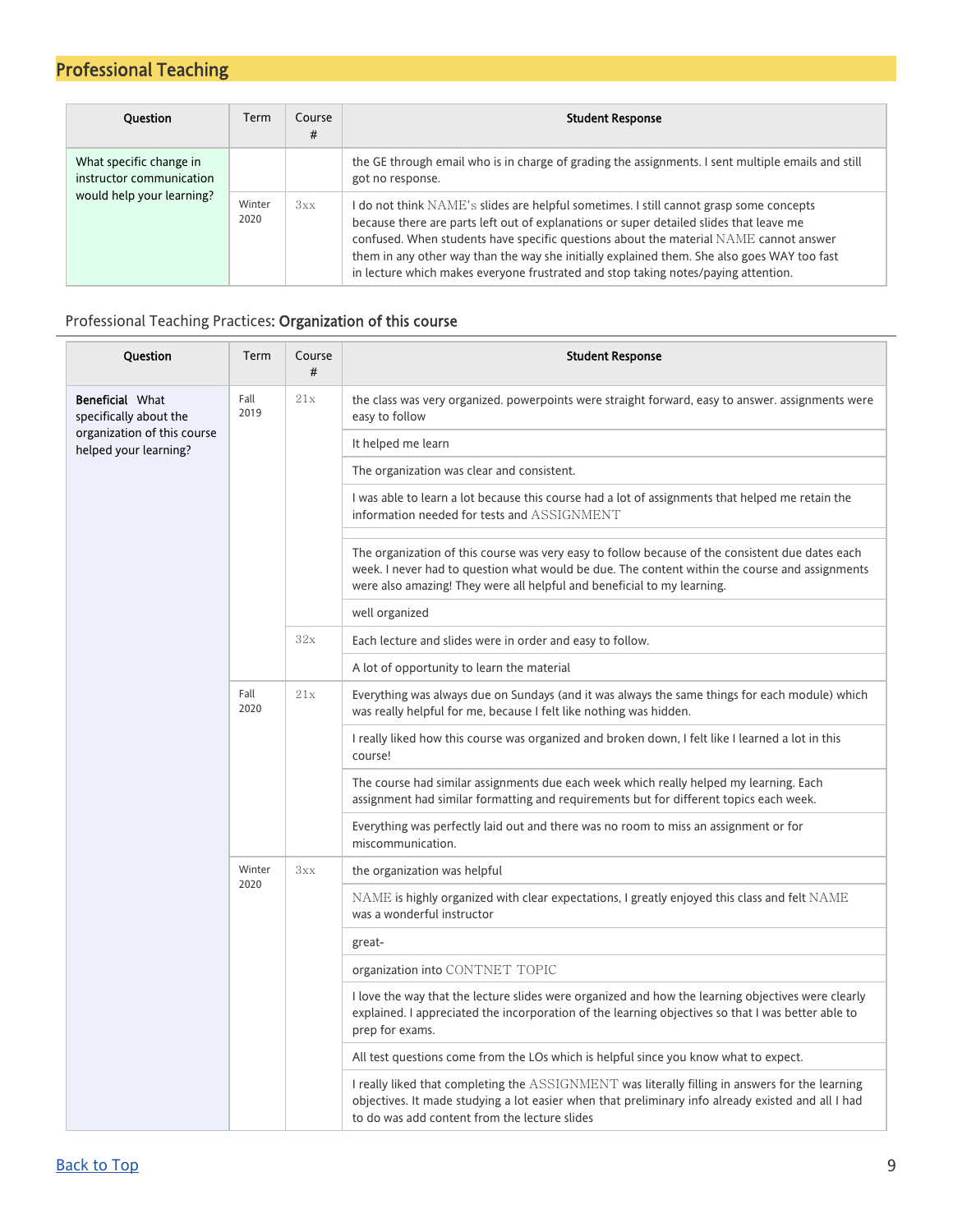| Question                                                                     | Term           | Course<br># | <b>Student Response</b>                                                                                                                                                                                                                                  |
|------------------------------------------------------------------------------|----------------|-------------|----------------------------------------------------------------------------------------------------------------------------------------------------------------------------------------------------------------------------------------------------------|
| <b>Beneficial What</b><br>specifically about the                             | Winter<br>2020 | 3xx         | The lecture slides are organized in a way that I do not get lost or confused. The instructor also has<br>a very well organized routine.                                                                                                                  |
| organization of this course<br>helped your learning?                         |                |             | This course was very organized and well instructed that really helped me understand the material.<br>The instructor broke down everything very well and was very thorough, something that ir really<br>appreciate!                                       |
|                                                                              |                |             | The class was very organized, which allows me to be less stressed and get into a good routine with<br>the class, which allows me to better learn the material.                                                                                           |
| In Need of Improvement<br>What specific change in<br>the organization of the | Fall<br>2019   | 21x         | The organization was pretty good but in my opinion, it was hard to keep up with all of the work<br>given each week because we were being tested on material that we had learned the week before<br>but were already moving onto other stuff.             |
| course would help your<br>learning?                                          | Winter<br>2020 | 3xx         | Practice Exams! I fully understand why practice exams this term were not made. I probably would<br>not have made them either due to time constraints. But, they would have been really really really<br>really helpful practice for exams.               |
|                                                                              |                |             | It is a very fast lecture that many notes have no time to write down or even can not finish reading<br>then past.                                                                                                                                        |
|                                                                              |                |             | Sometimes the pace of the course was a little fast                                                                                                                                                                                                       |
|                                                                              |                |             | the second test wasn't what I expected from the lectures                                                                                                                                                                                                 |
|                                                                              |                |             | Labs and lecture did not align which made it extremely difficult to write lab reports on material we<br>have yet to cover.                                                                                                                               |
|                                                                              |                |             | Test were spread to far apart. Content of second midterm was dense and too much content.<br>Separate or change the order of content to better accommodate                                                                                                |
|                                                                              |                |             | This course has a lot of information and at times it seemed kind of jumbled with similar material<br>spread across different points in the lecture.                                                                                                      |
|                                                                              |                |             | This course should have practice tests, and be taught at a slower pace. I felt like each day after<br>class I had to relearn what was just taught since it went so fast.                                                                                 |
|                                                                              |                |             | CONTENT AREA was poorly organized and the fact that there were no practice exams<br>was extremely unhelpful                                                                                                                                              |
|                                                                              |                |             | The organization needs some serious work. Specifically the CONTENT AREA section and<br>lectures. Many of the slides could have been in a much more helpful order.                                                                                        |
|                                                                              |                |             | While the materials were easy to access, the speed of the content that was taught was too fast to<br>benefit anyone in a lecture environment.                                                                                                            |
|                                                                              |                |             | I sometimes felt as if the lectures were a little disorganized and occasionally felt like questions I<br>had were not properly answered or could not be answered. The material was scrambled and<br>occasionally difficult to understand because of this |

### <span id="page-9-0"></span>Professional Teaching Practices: Quality of course materials

| <b>Ouestion</b>                                                                                          | Term         | Course<br># | <b>Student Response</b>                                                                                                                                                                                                                                                                                                                                                      |
|----------------------------------------------------------------------------------------------------------|--------------|-------------|------------------------------------------------------------------------------------------------------------------------------------------------------------------------------------------------------------------------------------------------------------------------------------------------------------------------------------------------------------------------------|
| <b>Beneficial</b> What<br>specifically about the<br>quality of course materials<br>helped your learning? | Fall<br>2019 | 21x         | This course and teacher are overall super amazing. I came in with little word building knowledge<br>and some history with COURSE and COURSE but could have done well with out it. The<br>material is accurate and up to date. My xxxx friend would help me and said that every term we<br>used was something she had used making this material applicable to the real world. |
|                                                                                                          |              |             | It was all really good, I enjoyed it a lot                                                                                                                                                                                                                                                                                                                                   |
|                                                                                                          |              |             | Very well taught and learned a lot.                                                                                                                                                                                                                                                                                                                                          |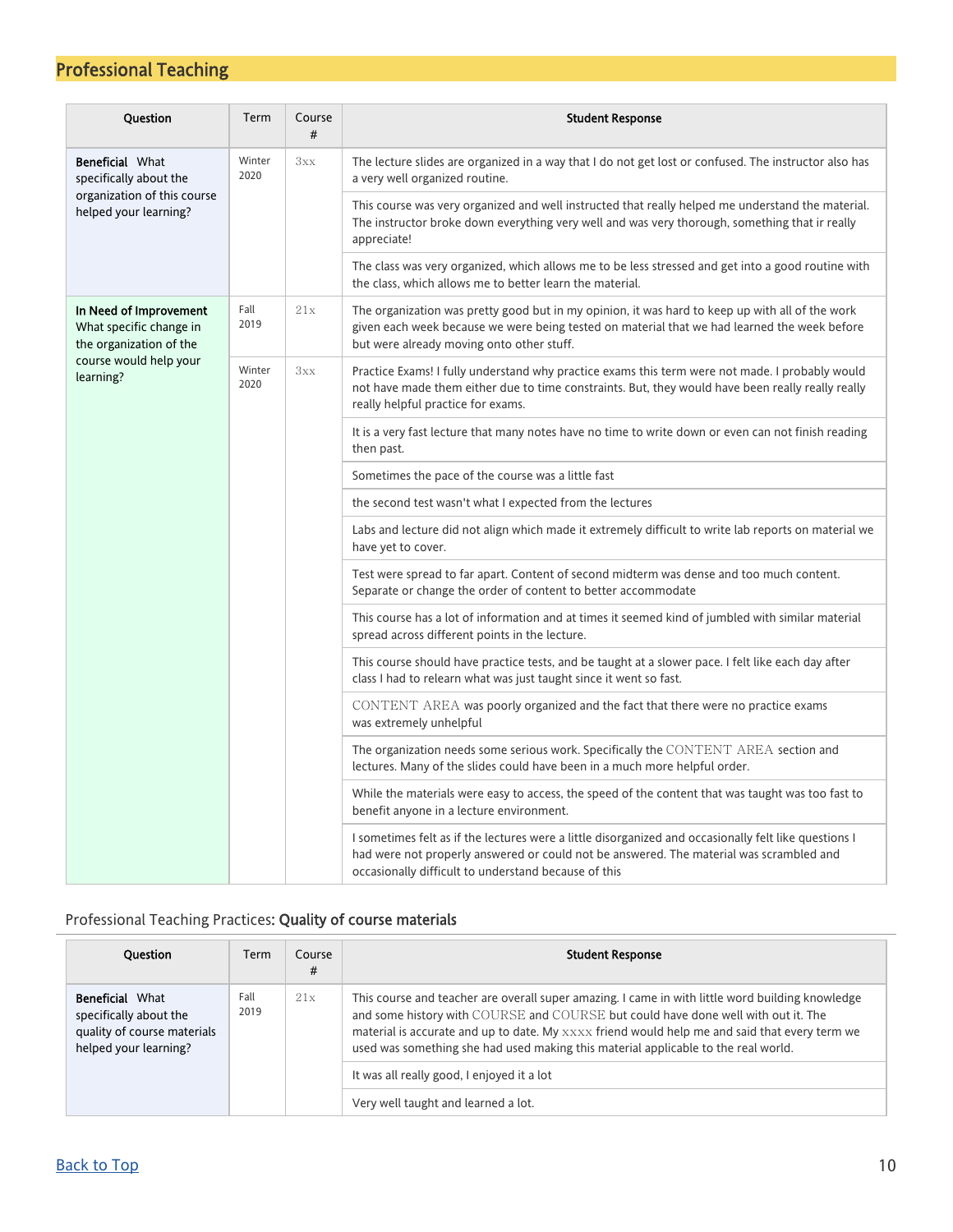| Question                                                                   | Term           | Course<br># | <b>Student Response</b>                                                                                                                                                                                                                                                                                                                                                                                                                                                                                                                                            |  |  |  |  |
|----------------------------------------------------------------------------|----------------|-------------|--------------------------------------------------------------------------------------------------------------------------------------------------------------------------------------------------------------------------------------------------------------------------------------------------------------------------------------------------------------------------------------------------------------------------------------------------------------------------------------------------------------------------------------------------------------------|--|--|--|--|
| <b>Beneficial What</b><br>specifically about the                           | Fall<br>2019   | 21x         | The combination of modules really helped me analyze the course from different perspectives. This<br>helped me digest the learning and improved memorization.                                                                                                                                                                                                                                                                                                                                                                                                       |  |  |  |  |
| quality of course materials<br>helped your learning?                       |                |             | The course materials were interesting and engaging.                                                                                                                                                                                                                                                                                                                                                                                                                                                                                                                |  |  |  |  |
|                                                                            |                |             | All the materials for the course were easy to follow and the teacher made the class interesting and<br>fun to be in.                                                                                                                                                                                                                                                                                                                                                                                                                                               |  |  |  |  |
|                                                                            |                |             | Lectures are very helpful and informative - I learned a lot and enjoyed sitting in class.                                                                                                                                                                                                                                                                                                                                                                                                                                                                          |  |  |  |  |
|                                                                            |                |             | Textbook helps alot                                                                                                                                                                                                                                                                                                                                                                                                                                                                                                                                                |  |  |  |  |
|                                                                            |                |             | The textbook was great, as well as all the practice problems and pronunciation guides they had.                                                                                                                                                                                                                                                                                                                                                                                                                                                                    |  |  |  |  |
|                                                                            | Fall<br>2020   | 21x         | It's hard to choose which was the most helpful element from this course, because I genuinely feel<br>that everything was well planned out and delivered. The assignments were high quality and<br>incredibly helpful for learning, grading was fair and clear, and the communication between<br>student and teaching team (professor, TAs, and GEs) was excellent. This is easily my most favorite<br>class from this semester and has helped me greatly in the decision of my future career path. I<br>learned so much, and had a lot of fun in doing it as well. |  |  |  |  |
|                                                                            |                |             | Assignments were interesting                                                                                                                                                                                                                                                                                                                                                                                                                                                                                                                                       |  |  |  |  |
|                                                                            |                | 4xx         | Great materials very well done love the lectures. Great support from professor and LAs.                                                                                                                                                                                                                                                                                                                                                                                                                                                                            |  |  |  |  |
|                                                                            |                |             | The material available via textbook and lectures was useful for completing assignments.                                                                                                                                                                                                                                                                                                                                                                                                                                                                            |  |  |  |  |
|                                                                            |                |             | Amazing quality                                                                                                                                                                                                                                                                                                                                                                                                                                                                                                                                                    |  |  |  |  |
|                                                                            | Winter<br>2020 | 3xx         | Lecture slides are amazing they make sense and are organized in a way that makes the material<br>easier to understand!                                                                                                                                                                                                                                                                                                                                                                                                                                             |  |  |  |  |
|                                                                            |                |             | I liked that the instructor provided many diagrams/pictures/different ways to explain the same<br>concept so that students could use whichever diagram worked best. I also liked that the lecture<br>slides were coherent, complete, had all of the necessary details, and could be followed outside of<br>class                                                                                                                                                                                                                                                   |  |  |  |  |
|                                                                            |                |             | I really enjoyed the worksheets and in class activities that we had, they were really beneficial to my<br>understanding of the material. I also really appreciated the weekly lab reports we had, they really<br>critically enhanced my learning.                                                                                                                                                                                                                                                                                                                  |  |  |  |  |
|                                                                            |                |             | The lecture slides are very straightforward and easy to follow, as well as the<br>ASSIGNMENTs and learning objectives.                                                                                                                                                                                                                                                                                                                                                                                                                                             |  |  |  |  |
|                                                                            |                |             | NAME is truly an amazing teacher. She knows how to explain things in a way that students can<br>understand and relate. She is thorough but makes her slides concise. The course wouldn't be half<br>as beneficial if NAME was not teaching it.                                                                                                                                                                                                                                                                                                                     |  |  |  |  |
|                                                                            |                |             | The textbook chosen is very beneficial to learning the material.                                                                                                                                                                                                                                                                                                                                                                                                                                                                                                   |  |  |  |  |
|                                                                            |                |             | The PowerPoints from the instructor were extremely organized and helpful in me learning the<br>material                                                                                                                                                                                                                                                                                                                                                                                                                                                            |  |  |  |  |
| In Need of Improvement<br>What specific change in<br>the quality of course | Fall<br>2019   | 21x         | Dr. NAME had very clear and organized lectures. The only thing that would have helped me<br>more is if she covered the material a little slower. There were times where I could not fully<br>comprehend what was going on because she switched slides too fast.                                                                                                                                                                                                                                                                                                    |  |  |  |  |
| materials would help your<br>learning?                                     |                |             | I could not find all the info we were asked to know on homework assignments in our course<br>material.                                                                                                                                                                                                                                                                                                                                                                                                                                                             |  |  |  |  |
|                                                                            | Fall<br>2020   | 4xx         | I would have liked to have a bit more instruction at the beginning about XXXXXX techniques and<br>planning. The topics we covered at the beginning did help, but I was still feeling a bit unsure of my<br>plans at the start. I liked how it was independent and self-driven, but would have liked more<br>guidance at the start.                                                                                                                                                                                                                                 |  |  |  |  |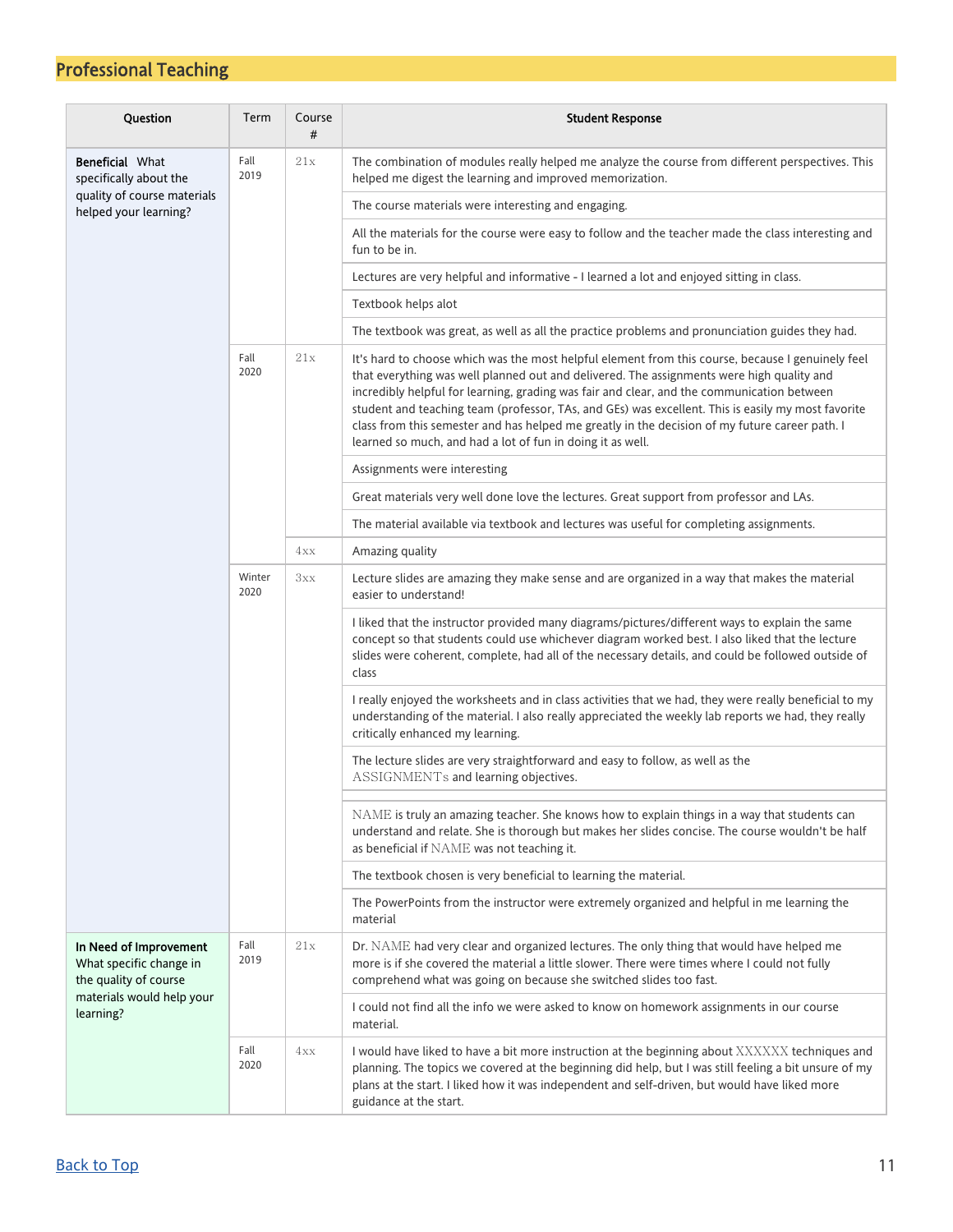| <b>Ouestion</b>                                                                            | Term   | Course<br># | <b>Student Response</b>                                                                                                                                                                                                                                                                                      |
|--------------------------------------------------------------------------------------------|--------|-------------|--------------------------------------------------------------------------------------------------------------------------------------------------------------------------------------------------------------------------------------------------------------------------------------------------------------|
| In Need of Improvement                                                                     | Winter | 3xx         | Lab materials need to be improved                                                                                                                                                                                                                                                                            |
| What specific change in<br>the quality of course<br>materials would help your<br>learning? | 2020   |             | The only suggestion I would make for improvement is simplification of the lecture slides. The slides<br>often have an overview and then go into detail and then go into overview again. This sometimes<br>can be overly confusing and can make it difficult to see the connections between certain subjects. |
|                                                                                            |        |             | although the course materials were very well organized and helpful, at times it seems like there<br>was alot of detail and information to know. I would just suggest maybe trying to concise<br>information a little bit more                                                                                |
|                                                                                            |        |             | Exams do not seem to be directly reflective of course materials (i.e. lecture slides,<br>ASSIGNMENTS), and most of the exam questions seemed like trick questions even while I<br>definitely understand it was not $NAME$ 's intention at all for the questions to be tricky.                                |
|                                                                                            |        |             | I did not find lab reports super beneficial to my understanding of course material, even though<br>they each took several hours to complete. Only one other suggestion is to not play music quite as<br>loud before class, especially on exam days.                                                          |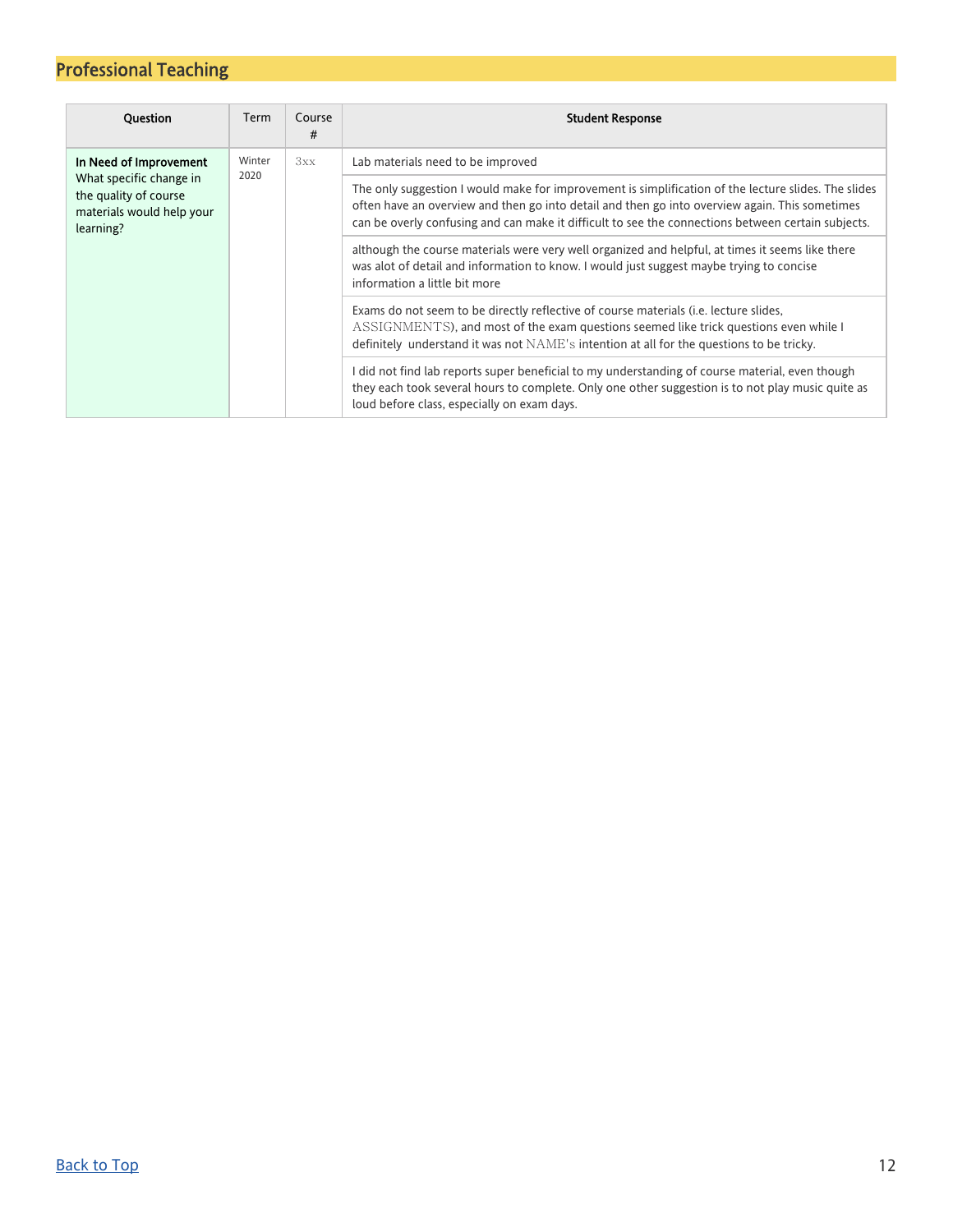### <span id="page-12-0"></span>Inclusive Teaching

Summary data from questions with students indicating if each teaching practice is A) Beneficial, B) Neutral, or C) In Need of Improvement for their Learning.

|                  |             | Key:         | Beneficial for my Learning | Needs Improvement for my Learning<br>Neutral       |
|------------------|-------------|--------------|----------------------------|----------------------------------------------------|
| Term             | Course Code | <b>CRN</b>   | Response Rate<br>$(\%)$    | <b>Inclusive Teaching</b>                          |
| <b>Fall 2019</b> | DEPT21X     | <b>XXXXX</b> | 30.6                       | Inclusiveness<br>Accessibility<br>Relevance        |
|                  | DEPT3XX     | <b>XXXXX</b> | 12.0                       | Accessibility<br>Relevance<br>Inclusiveness        |
| Winter 2020      | DEPT3xx     | <b>XXXXX</b> | 28.1                       | Accessibility<br>Inclusiveness<br>Relevance        |
|                  | DEPT40x     | <b>XXXXX</b> | 16.7                       | Relevance<br>Accessibility<br>Inclusiveness        |
| <b>Fall 2020</b> | DEPT40x     | <b>XXXXX</b> | 57.1                       | Accessibility<br>Inclusiveness<br>Relevance        |
|                  | DEPT4xx     | <b>XXXXX</b> | 12.5                       | Accessibility<br>Inclusiveness<br>Relevance        |
|                  | DEPT4xx     | <b>XXXXX</b> | 12.5                       | Accessibility<br>Inclusiveness<br>Relevance        |
|                  | DEPT4xx     | <b>XXXXX</b> | 12.5                       | Accessibility<br>Relevance<br>Inclusiveness        |
|                  | DEPT5xx     | <b>XXXXX</b> | 12.5                       | Accessibility<br>Inclusiveness<br>Relevance        |
|                  | DEPT5xx     | <b>XXXXX</b> | 12.5                       | Accessibility<br>Inclusiveness<br>Relevance        |
|                  | DEPT5xx     | <b>XXXXX</b> | 12.5                       | Accessibility<br>Inclusiveness<br>Relevance        |
|                  | DEPT4xx     | <b>XXXXX</b> | 25.0                       | Accessibility<br><b>Inclusiveness</b><br>Relevance |
|                  | DEPT5xx     | <b>XXXXX</b> | 25.0                       | Accessibility<br>Relevance<br>Inclusiveness        |
|                  | DEPT21X     | <b>XXXXX</b> | 9.4                        | Accessibility<br>Inclusiveness<br>Relevance        |

If blank, there are no comments available related to Inclusive teaching practices. Student comments are organized by teaching practice below:

#### <span id="page-12-1"></span>Inclusive Teaching Practices: Accessibility

| <b>Ouestion</b>                                       | Term           | Course<br># | <b>Student Response</b>                          |
|-------------------------------------------------------|----------------|-------------|--------------------------------------------------|
| Beneficial<br>What<br>specifically about the          | Winter<br>2020 | 3xx         | everything posted online                         |
| accessibility of this course<br>helped your learning? |                |             | lectures being recorded and lecture notes online |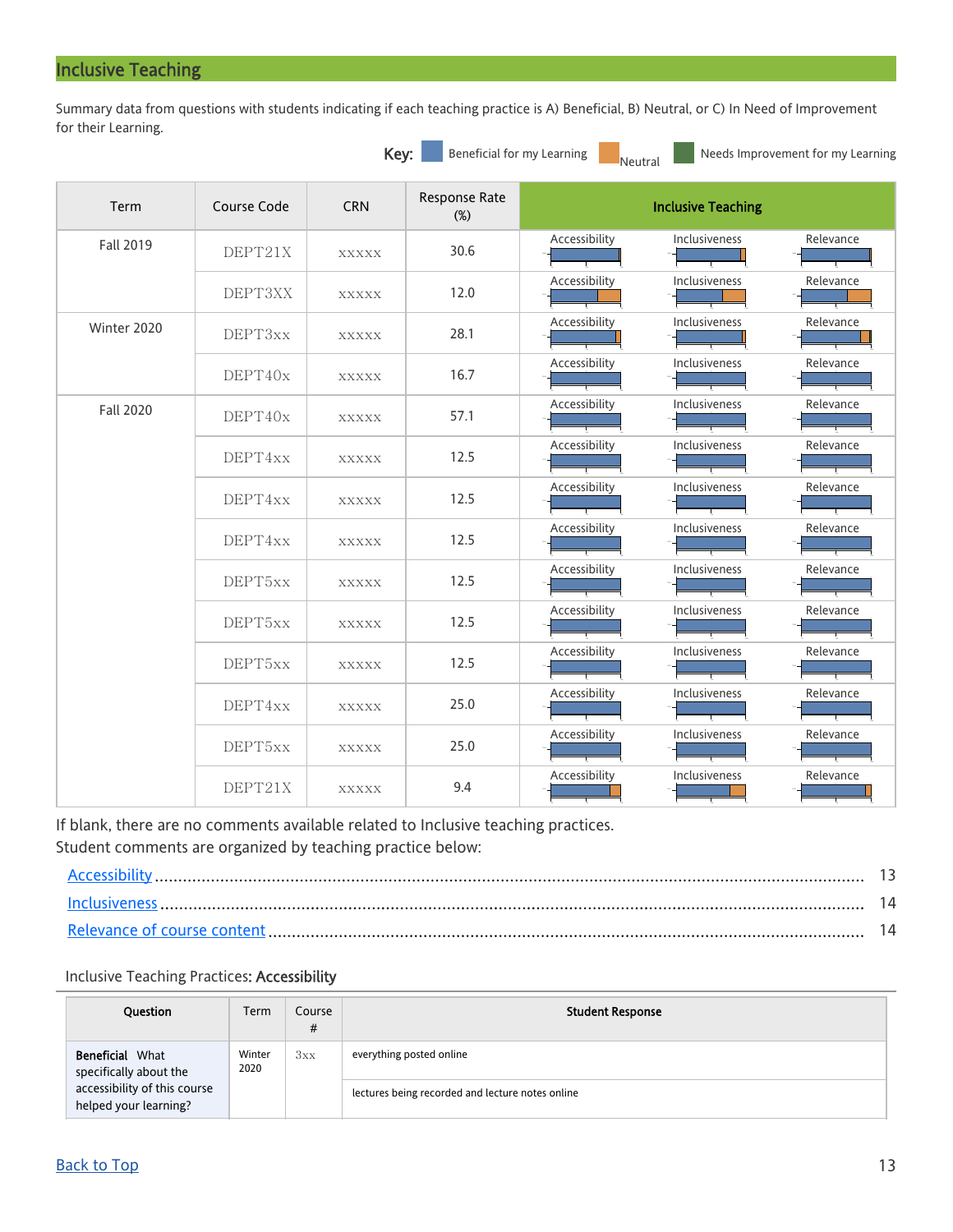### <span id="page-13-0"></span>Inclusive Teaching Practices: Inclusiveness

| <b>Ouestion</b>                                                                                                      | Term           | Course<br># | <b>Student Response</b>                                                                                                                                                                                                                                                                                                                        |  |  |
|----------------------------------------------------------------------------------------------------------------------|----------------|-------------|------------------------------------------------------------------------------------------------------------------------------------------------------------------------------------------------------------------------------------------------------------------------------------------------------------------------------------------------|--|--|
| <b>Beneficial</b> What                                                                                               | Fall           | 21x         | Clickers                                                                                                                                                                                                                                                                                                                                       |  |  |
| specifically about the<br>inclusiveness of the course<br>helped your learning?                                       | 2019           |             | Between interacting with other students during class, the LAs and the instructor you never feel left out or like<br>you're questions are ignored. My best class all term. The assignments all related to things we needed for class<br>and exams, the ASSIGNMENT were super helpful and way less scary than you'd think, just great all around |  |  |
|                                                                                                                      |                |             | I think one thing that stood out to me the most was that the professor was very good with remembering the<br>students' names. This made all the students feel included and significant in a large classroom.                                                                                                                                   |  |  |
|                                                                                                                      | Winter<br>2020 | 3xx         | NAME as very sure to make sure that everyone felt safe in the environment that she created.                                                                                                                                                                                                                                                    |  |  |
|                                                                                                                      |                |             | Love the teaching team!!                                                                                                                                                                                                                                                                                                                       |  |  |
|                                                                                                                      |                |             | NAME is such a great teacher. She brought active learning with our peers, opportunity to ask questions<br>about exams, and overall made class a fun learning experience.                                                                                                                                                                       |  |  |
|                                                                                                                      |                |             | NAME is very sweet and responds quickly to issues.                                                                                                                                                                                                                                                                                             |  |  |
|                                                                                                                      | Winter<br>2020 | 409         | Communication and clarity of how to grade the ASSIGNMENTs                                                                                                                                                                                                                                                                                      |  |  |
| In Need of Improvement<br>What specific change in<br>the inclusiveness of the<br>course would help your<br>learning? | Fall<br>2019   | 21x         | More on hand                                                                                                                                                                                                                                                                                                                                   |  |  |
|                                                                                                                      | Winter<br>2020 | 409         |                                                                                                                                                                                                                                                                                                                                                |  |  |

### <span id="page-13-1"></span>Inclusive Teaching Practices: Relevance of course content

| <b>Ouestion</b>                                                                                                          | Term           | Course<br># | <b>Student Response</b>                                                                                                                                           |
|--------------------------------------------------------------------------------------------------------------------------|----------------|-------------|-------------------------------------------------------------------------------------------------------------------------------------------------------------------|
| <b>Beneficial</b> What                                                                                                   | Fall           | 2xx         | It's exactly what I signed up for and NAME taught it very clearly                                                                                                 |
| specifically about the<br>relevance of the course                                                                        | 2019           |             | This is very relevant information that will be used for the rest of my life and career.                                                                           |
| content helped your<br>learning?                                                                                         | Fall<br>2020   | 21x         | I have a better understanding of COURSE A and I fell as though I have learned things that will help me<br>throughout the rest of my schooling and into my career. |
|                                                                                                                          | Winter<br>2020 | 3xx         | I think the material is very interesting even though there is A LOT of it for one term.                                                                           |
| In Need of Improvement<br>What specific change in<br>the relevance of the<br>course content would help<br>your learning? | Fall<br>2020   | 21x         | Not all pronunciations for the ASSIGNMENT were available via textbook (either the audio file was<br>broken or absent altogether).                                 |
|                                                                                                                          | Winter         | 3xx         | Class slides were not detailed enough to do well on 2nd midterm. Questions were somewhat misleading.                                                              |
|                                                                                                                          | 2020           |             | Not having a question about cruise control on a car on a Department midterm when learning about<br>CONTENT TOPIC                                                  |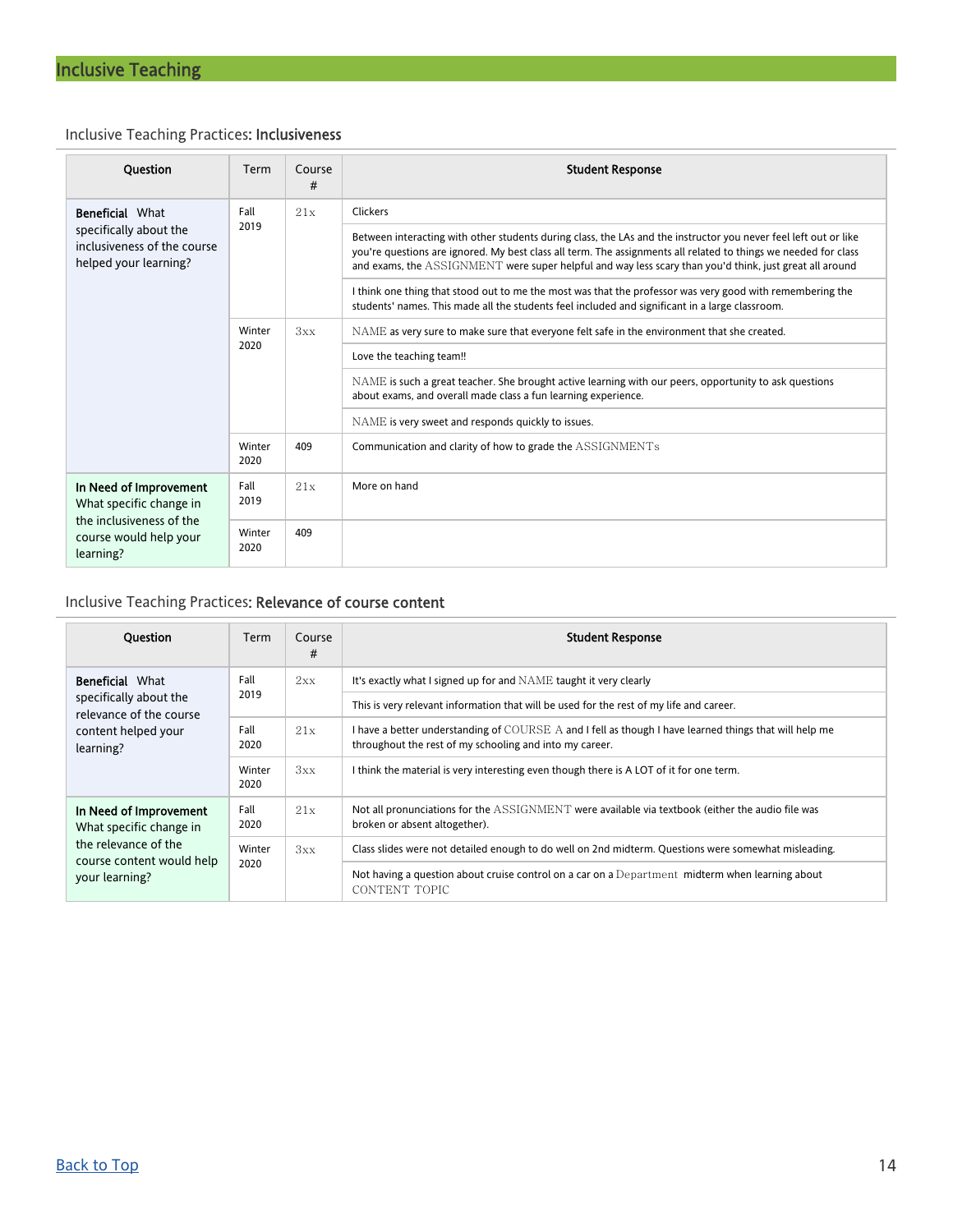<span id="page-14-0"></span>Summary data from questions with students indicating if each teaching practice is A) Beneficial, B) Neutral, or C) In Need of Improvement for their Learning.

|                  |                |            | Key:                 | Beneficial for my Learning |                                   | Neutral  | Needs Improvement for my Learning |         |  |  |
|------------------|----------------|------------|----------------------|----------------------------|-----------------------------------|----------|-----------------------------------|---------|--|--|
| Term             | Course<br>Code | <b>CRN</b> | Response<br>Rate (%) |                            | <b>Research-Informed Teaching</b> |          |                                   |         |  |  |
|                  | DEPT21X        | 12884      | 30.6                 | <b>Active Learning</b>     | Clarity                           | Feedback | Challenge                         | Support |  |  |
| <b>Fall 2019</b> | DEPT3XX        | 12921      | 12.0                 | <b>Active Learning</b>     | Clarity                           | Feedback | Challenge                         | Support |  |  |
| Winter 2020      | DEPT3xx        | 22906      | 28.1                 | <b>Active Learning</b>     | Clarity                           | Feedback | Challenge                         | Support |  |  |
|                  | DEPT40x        | 22936      | 16.7                 | <b>Active Learning</b>     | Clarity                           | Feedback | Challenge                         | Support |  |  |
|                  | DEPT40x        | 13306      | 57.1                 | <b>Active Learning</b>     | Clarity                           | Feedback | Challenge                         | Support |  |  |
|                  | DEPT4xx        | 17657      | 12.5                 | <b>Active Learning</b>     | Clarity                           | Feedback | Challenge                         | Support |  |  |
|                  | DEPT4xx        | 17655      | 12.5                 | <b>Active Learning</b>     | Clarity                           | Feedback | Challenge                         | Support |  |  |
|                  | DEPT4xx        | 17653      | 12.5                 | <b>Active Learning</b>     | Clarity                           | Feedback | Challenge                         | Support |  |  |
| <b>Fall 2020</b> | DEPT5xx        | 17662      | 12.5                 | <b>Active Learning</b>     | Clarity                           | Feedback | Challenge                         | Support |  |  |
|                  | DEPT5xx        | 17660      | 12.5                 | <b>Active Learning</b>     | Clarity                           | Feedback | Challenge                         | Support |  |  |
|                  | DEPT5xx        | 17659      | 12.5                 | <b>Active Learning</b>     | Clarity                           | Feedback | Challenge                         | Support |  |  |
|                  | DEPT4xx        | 17652      | 25.0                 | <b>Active Learning</b>     | Clarity                           | Feedback | Challenge                         | Support |  |  |
|                  | DEPT5xx        | 17658      | 25.0                 | <b>Active Learning</b>     | Clarity                           | Feedback | Challenge                         | Support |  |  |
|                  | DEPT21X        | 13231      | 9.4                  | <b>Active Learning</b>     | Clarity                           | Feedback | Challenge                         | Support |  |  |

If blank, there are no comments available related to Research-Informed teaching practices. Student comments are organized by teaching practice below:

#### <span id="page-14-1"></span>Research-Informed Teaching Practices: Active Learning

| <b>Question</b>                                                                   | Term         | Course<br># | <b>Student Response</b>                                                                                                                                                                                                      |
|-----------------------------------------------------------------------------------|--------------|-------------|------------------------------------------------------------------------------------------------------------------------------------------------------------------------------------------------------------------------------|
| <b>Beneficial What</b><br>specifically about the use<br>of active learning helped | Fall<br>2019 | 21x         | NAME structured this class very well! The assignments and tests we had throughout the term<br>were very useful in helping me learn and master the content along the way without having to<br>cram or really study that much. |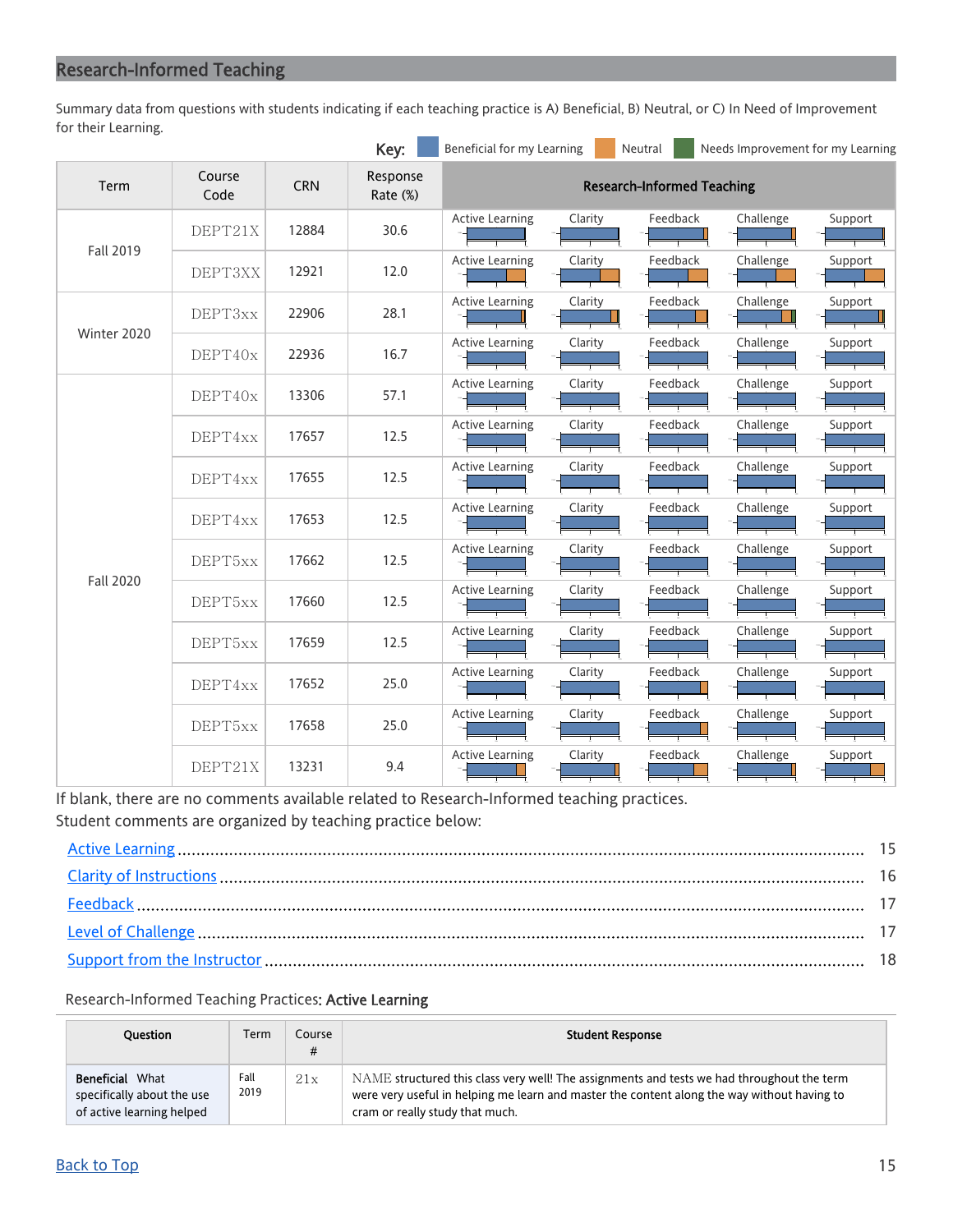| Question                                                                                                     | Term           | Course<br># | <b>Student Response</b>                                                                                                                                                                                                                                                                      |
|--------------------------------------------------------------------------------------------------------------|----------------|-------------|----------------------------------------------------------------------------------------------------------------------------------------------------------------------------------------------------------------------------------------------------------------------------------------------|
| your learning?                                                                                               | Fall<br>2019   | 21x         | All the class activities are engaging and help drill in the material.                                                                                                                                                                                                                        |
|                                                                                                              |                |             | Professor NAME was very good at integrating active learning practices into her lectures.                                                                                                                                                                                                     |
|                                                                                                              |                |             | Weekly short quizzes have forced me to learn the material.                                                                                                                                                                                                                                   |
|                                                                                                              |                |             | The lectures were really engaging, she made things relaxed and fun. I loved that she played music 5<br>min. before class started and the song always pertained to the topic we were discussing that day.                                                                                     |
|                                                                                                              |                |             | I loved every aspect of this course, but I have to point of the active learning activities involved with<br>the word dissections, word building, and COURSE labeling at the beginning of class. Really<br>helped solidify information and apply learning as we went further into the course. |
|                                                                                                              | Winter         | 3xx         | clicker questions                                                                                                                                                                                                                                                                            |
|                                                                                                              | 2020           |             | none                                                                                                                                                                                                                                                                                         |
|                                                                                                              |                |             | The use of clicker questions, worksheets, and active learning helped me engage with the materials<br>better.                                                                                                                                                                                 |
|                                                                                                              |                |             | Active learning was very helpful in this course as it allowed material to stick with me faster and for<br>a longer amount of time.                                                                                                                                                           |
|                                                                                                              |                |             | i really feel like the exam wrappers are super helpful for clarifying what i missed and why on the<br>exams and helping me learn from my mistakes                                                                                                                                            |
|                                                                                                              |                |             | Clicker questions and the exam wrappers were really helpful in knowing what needed to be<br>studied more.                                                                                                                                                                                    |
|                                                                                                              |                |             | NAME is just another level of AWESOME. She really just deserves the world and more. She<br>made challenging topics easy and is stellar at teaching. She deserves a raise!(.)                                                                                                                 |
|                                                                                                              |                |             | Clicker questions are helpful to my learning.                                                                                                                                                                                                                                                |
|                                                                                                              | Fall<br>2020   | 4xx         | SKILL provided an amazing learning opportunity                                                                                                                                                                                                                                               |
|                                                                                                              |                |             | In person is the best way to learn                                                                                                                                                                                                                                                           |
|                                                                                                              | Fall           | 4xx<br>2020 | it was a very hands on class and super fun, I liked the independence                                                                                                                                                                                                                         |
|                                                                                                              |                |             | ASSIGNMENT is an amazing experience.                                                                                                                                                                                                                                                         |
| In Need of Improvement<br>What specific change in<br>the use of active learning<br>would help your learning? | Winter<br>2020 | 3xx         | Have more clicker questions and activities during class (worksheets).                                                                                                                                                                                                                        |

### <span id="page-15-0"></span>Research-Informed Teaching Practices: Clarity of Instructions

| <b>Question</b>                                                                                      | Term           | Course<br># | <b>Student Response</b>                                                                                                                                                                                                         |
|------------------------------------------------------------------------------------------------------|----------------|-------------|---------------------------------------------------------------------------------------------------------------------------------------------------------------------------------------------------------------------------------|
| <b>Beneficial</b> What<br>specifically about the<br>clarity of instructions<br>helped your learning? | Fall<br>2019   | 21x         | Each assignment had detailed and excellent examples for how to complete it properly. This helped<br>me to score high marks on my assignments, which benefitted my learning and assessed my<br>knowledge throughout the quarter. |
|                                                                                                      |                |             | I loved having everything on canvas ready to go and all the lectures organized. This made studying<br>way easier                                                                                                                |
|                                                                                                      | Winter<br>2020 | 3xx         | understood clearly what I needed to do good in to get an A                                                                                                                                                                      |
|                                                                                                      |                |             | really appreciate how often you communicate with us and address all questions as soon as<br>possible.                                                                                                                           |
|                                                                                                      |                |             | NAME was overall an amazing teacher. Her lectures were clear and organized, she asked great                                                                                                                                     |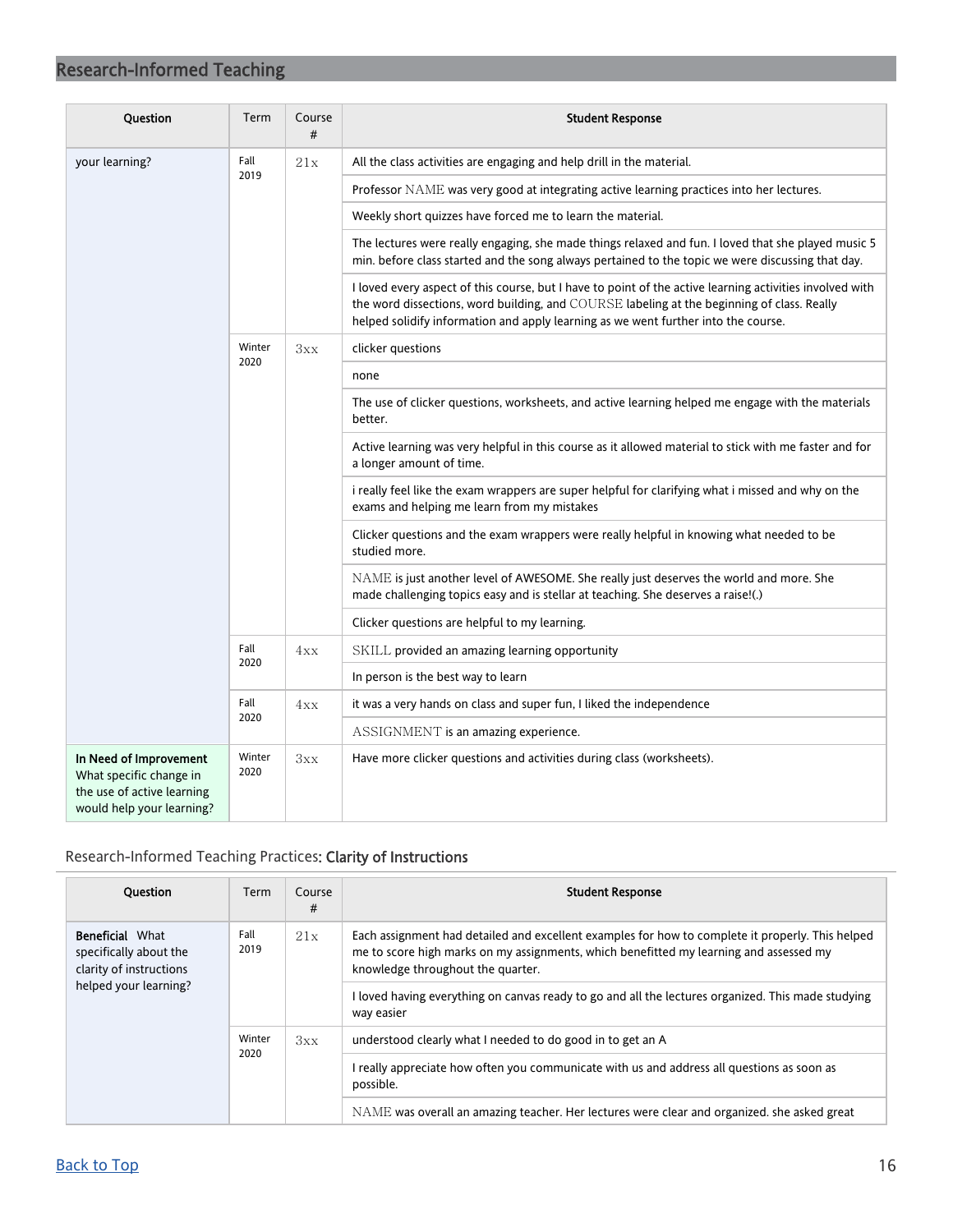| <b>Ouestion</b>                                                                  | Term           | Course<br># | <b>Student Response</b>                                                                                                                                                                                                                               |
|----------------------------------------------------------------------------------|----------------|-------------|-------------------------------------------------------------------------------------------------------------------------------------------------------------------------------------------------------------------------------------------------------|
| <b>Beneficial What</b><br>specifically about the                                 | Winter<br>2020 | 3xx         | questions to get us thinking and she truly cares for her students and it shows. She made it a safe<br>place to come and ask questions and learn.                                                                                                      |
| clarity of instructions<br>helped your learning?                                 | Fall<br>2020   | 4xx         | Clarity on assignments makes assignments easier to do online                                                                                                                                                                                          |
| In Need of Improvement<br>What specific change in<br>the clarity of instructions | Fall<br>2020   | 21x         | The Case Studies were sometimes difficult to complete because I was not sure which words<br>needed to be defined in the paragraphs and then I also had difficulty knowing which words to<br>define within the definitions themselves.                 |
| would help your learning?                                                        | Winter<br>2020 | 3xx         | Sometimes we wouldn't know what was important to study bo sometimes the questions were<br>super broad and others they were super specific, but you would say we just need to know the<br>overview then would be tested very specifically              |
|                                                                                  |                |             | The tests didn't seem to assess my knowledge on the topics we learned. I would feel prepared and<br>know the learning objectives, but then would be lost on the exams. I felt like we were tested on<br>things that weren't relevant or talked about. |

### <span id="page-16-0"></span>Research-Informed Teaching Practices: Feedback

| <b>Ouestion</b>                                                                                | Term           | Course<br># | <b>Student Response</b>                                                                                                                                                                                                                                                                   |
|------------------------------------------------------------------------------------------------|----------------|-------------|-------------------------------------------------------------------------------------------------------------------------------------------------------------------------------------------------------------------------------------------------------------------------------------------|
| <b>Beneficial</b> What<br>2020<br>specifically about the                                       | Winter         | 3xx         | NAME is very clear on feedback and communication, and what she expects from us.                                                                                                                                                                                                           |
| feedback helped your                                                                           |                |             | Canvas updates and the to-do list in lecture slides was helpful to stay on track                                                                                                                                                                                                          |
| learning?                                                                                      |                |             | She helped me figure out how to study better for the next exam after not doing so great on the<br>first exam.                                                                                                                                                                             |
| In Need of Improvement<br>What specific change in<br>the feedback would help<br>your learning? | Winter<br>2020 | 3xx         | I think the Exam Wrappers are helpful, but I wished it was carried out in class/lab rather than<br>another time. I also wished the instructor had posted the answer key to each exam afterward, and<br>not cancel their office hours to make time for separate Exam Wrapper appointments. |

### <span id="page-16-1"></span>Research-Informed Teaching Practices: Level of Challenge

| <b>Ouestion</b>                                                                                        | Term           | Course<br># | <b>Student Response</b>                                                                                                                                                                                                                                                                                            |
|--------------------------------------------------------------------------------------------------------|----------------|-------------|--------------------------------------------------------------------------------------------------------------------------------------------------------------------------------------------------------------------------------------------------------------------------------------------------------------------|
| <b>Beneficial What</b><br>specifically about the level                                                 | Fall<br>2019   | 2xx         | the material wasn't too challenging or too easy, it was right in the middle where it made you think<br>about the topic but not too much.                                                                                                                                                                           |
| of challenge helped your<br>learning?                                                                  |                |             | Its a tough course with lots of info, but it challenges you to actually learn                                                                                                                                                                                                                                      |
|                                                                                                        | Winter<br>2020 | 3xx         | This class had alot of content so it has pushed me to not fall behind                                                                                                                                                                                                                                              |
|                                                                                                        |                |             | the exam questions are very straightforward that it is very helpful for international students.<br>appreciate.                                                                                                                                                                                                     |
| In Need of Improvement<br>Was the course too hard                                                      | Fall<br>2019   | 2xx         | This course should be 4 credits for the amount of work that it is. I spent more time on this class<br>than I did in many 4 credit classes that I've had                                                                                                                                                            |
| or too easy? What specific<br>change related to the level<br>of challenge would help<br>your learning? | Winter<br>2020 | 3xx         | Too easy. I felt that the instructor did not provide enough detail to understand the concept. It<br>would be helpful if the instructor attached a more detailed explanation of the concepts covered in<br>each lecture to the slides so that students who want more of an explanation can find out the<br>answers. |
|                                                                                                        |                |             | Exams seemed inconsistent with material we were supposed to study                                                                                                                                                                                                                                                  |
|                                                                                                        |                |             | This course was difficult. The amount of material was very overwhelming and it was unclear which<br>details we didn't need to know and which details we'd be tested on. I printed out the learning                                                                                                                 |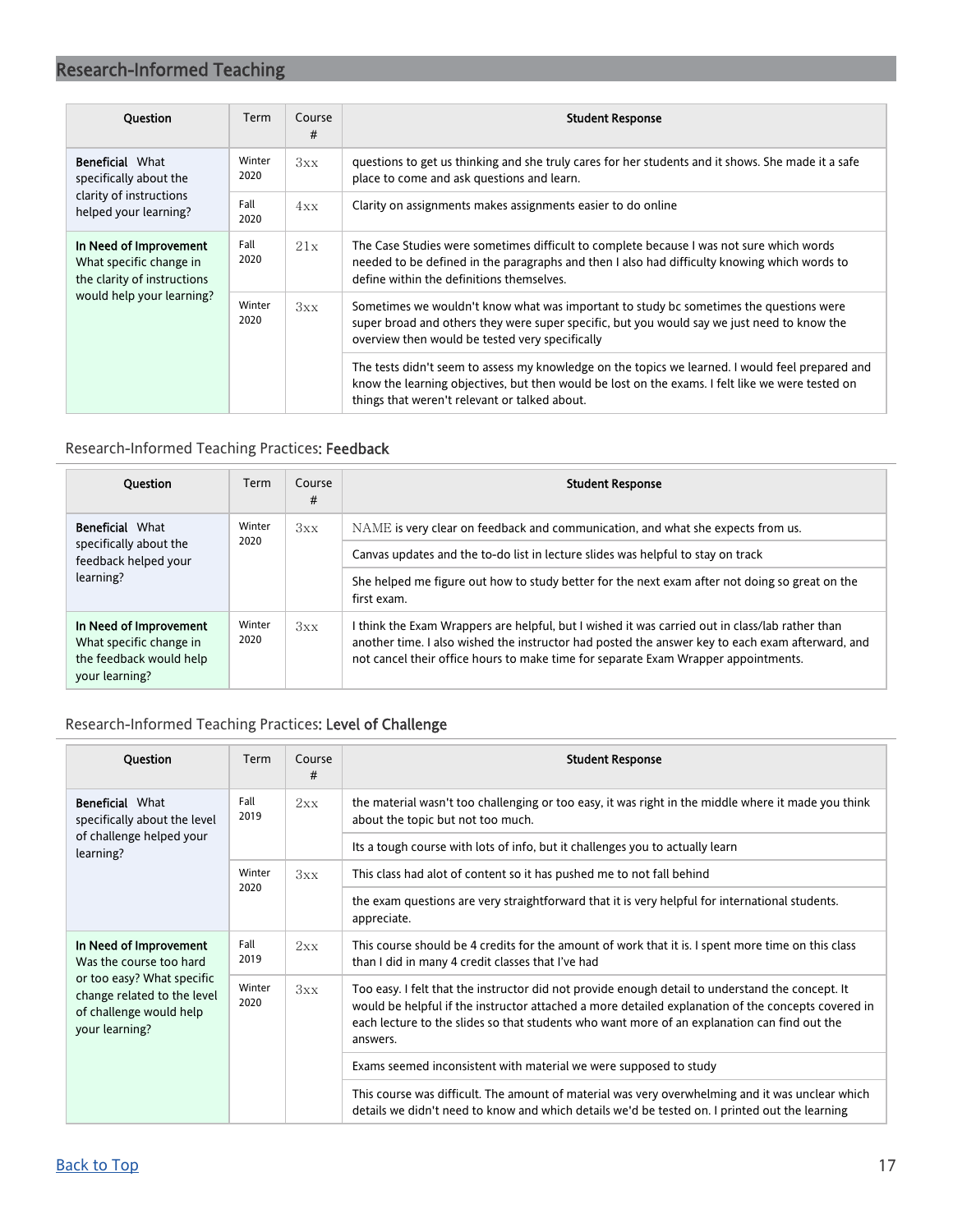| <b>Ouestion</b>                                                                                                                                             | Term           | Course<br># | <b>Student Response</b>                                                                                                                                                                                                                                                                                                                                                                                                                                                                                                                                                                                                                                                                                                                                                                              |
|-------------------------------------------------------------------------------------------------------------------------------------------------------------|----------------|-------------|------------------------------------------------------------------------------------------------------------------------------------------------------------------------------------------------------------------------------------------------------------------------------------------------------------------------------------------------------------------------------------------------------------------------------------------------------------------------------------------------------------------------------------------------------------------------------------------------------------------------------------------------------------------------------------------------------------------------------------------------------------------------------------------------------|
| In Need of Improvement<br>Was the course too hard<br>or too easy? What specific<br>change related to the level<br>of challenge would help<br>your learning? | Winter<br>2020 | 3xx         | objectives for each exam and I still was unsure about what to know and what we didn't need to<br>know. I felt that exams included very specific details when we were told to know the general idea.<br>Also some ASSIGNMENT assignments took a very long time when they just counted for<br>participation points.<br>I really felt like this class needed to have practice exams because I find that really helpful. I also<br>thought the pace of this class was too fast during lectures. It was hard to follow along. I also found<br>that some of the exam questions particularly on the second exam were unfair. Questions were<br>ambiguous and unclear to many students.<br>The class was pretty fast-paced, I often couldn't get all the information down on a slide before she<br>moved on. |

### <span id="page-17-0"></span>Research-Informed Teaching Practices: Support from the Instructor

| Question                                                             | Term           | Course<br># | <b>Student Response</b>                                                                                                                                                                                                                                                                                                                                     |
|----------------------------------------------------------------------|----------------|-------------|-------------------------------------------------------------------------------------------------------------------------------------------------------------------------------------------------------------------------------------------------------------------------------------------------------------------------------------------------------------|
| <b>Beneficial What</b>                                               | Fall<br>2019   | 2xx         | It's so clear that she loves teaching and I truly felt like she wanted us all to succeed.                                                                                                                                                                                                                                                                   |
| specifically about the<br>support from the<br>instructor helped your |                |             | It was very easy to communicate with her, and she was very receptive to questions, making it easier<br>to stay connected and want to actively learn.                                                                                                                                                                                                        |
| learning?                                                            |                |             | Instructor is very supportive in offering help for students                                                                                                                                                                                                                                                                                                 |
|                                                                      |                |             | NAME is an amazing teacher. She follows a good schedule and routine for the course, and<br>is incredibly supportive of her students.                                                                                                                                                                                                                        |
|                                                                      | Winter<br>2020 | 3xx         | NAME is very supportive and is always available to answer questions or help any of her<br>students. She is also very understanding and keeps her students' mental health in mind always.                                                                                                                                                                    |
|                                                                      |                |             | Dr. NAME was always really positive and supportive. Very clear instructions and clear<br>expectations.                                                                                                                                                                                                                                                      |
|                                                                      |                |             | NAME really cares about the success of her students, and that was obvious in her lectures<br>and speaking with her in office hours and exam wrapper sections.                                                                                                                                                                                               |
|                                                                      |                |             | She wants us all to succeed.                                                                                                                                                                                                                                                                                                                                |
|                                                                      |                |             | I appreciate the exam wrappers as an opportunity to go over what you missed on an exam.                                                                                                                                                                                                                                                                     |
|                                                                      |                |             | NAME was an exceptional instructor and went above-and-beyond to support student learning.<br>She handled the COVID-19 dilemma with grace and with a student-first focus, which I really<br>appreciated.                                                                                                                                                     |
|                                                                      |                |             | Dr NAME was very supportive and understanding, especially when I was a little frustrated and<br>having difficulties.                                                                                                                                                                                                                                        |
|                                                                      |                |             | NAME created a very inclusive and beneficial learning environment. Although I didn't ask<br>many questions in front of the class, I felt confident that I could and my thoughts would be<br>respected and appropriately responded to. I also enjoyed talking to NAME between beaks so<br>that I could better learn about topics that I was struggling with. |
|                                                                      |                |             | Taught very well and always encouraging                                                                                                                                                                                                                                                                                                                     |
|                                                                      |                |             | NAME has been incredibly up front and understanding when dealing with the changes to<br>classes and finals due to COVID. I so appreciate her communication with students                                                                                                                                                                                    |
|                                                                      | Fall<br>2020   | 409         | Being an LA for Dr. NAME was an absolute joy and I loved how she supported us every step of<br>the way. Her weekly teaching team meetings were very organized and it was the perfect chance to<br>ask questions and collaborate together. Her support via email when grading assignments was<br>beneficial to my role as an LA.                             |
|                                                                      |                |             | NAME is amazing and is hands down my favorite instructor here at the UO. She is one of the<br>reasons I wanted to get involved with being a LA for these courses. She is so accessible and truly                                                                                                                                                            |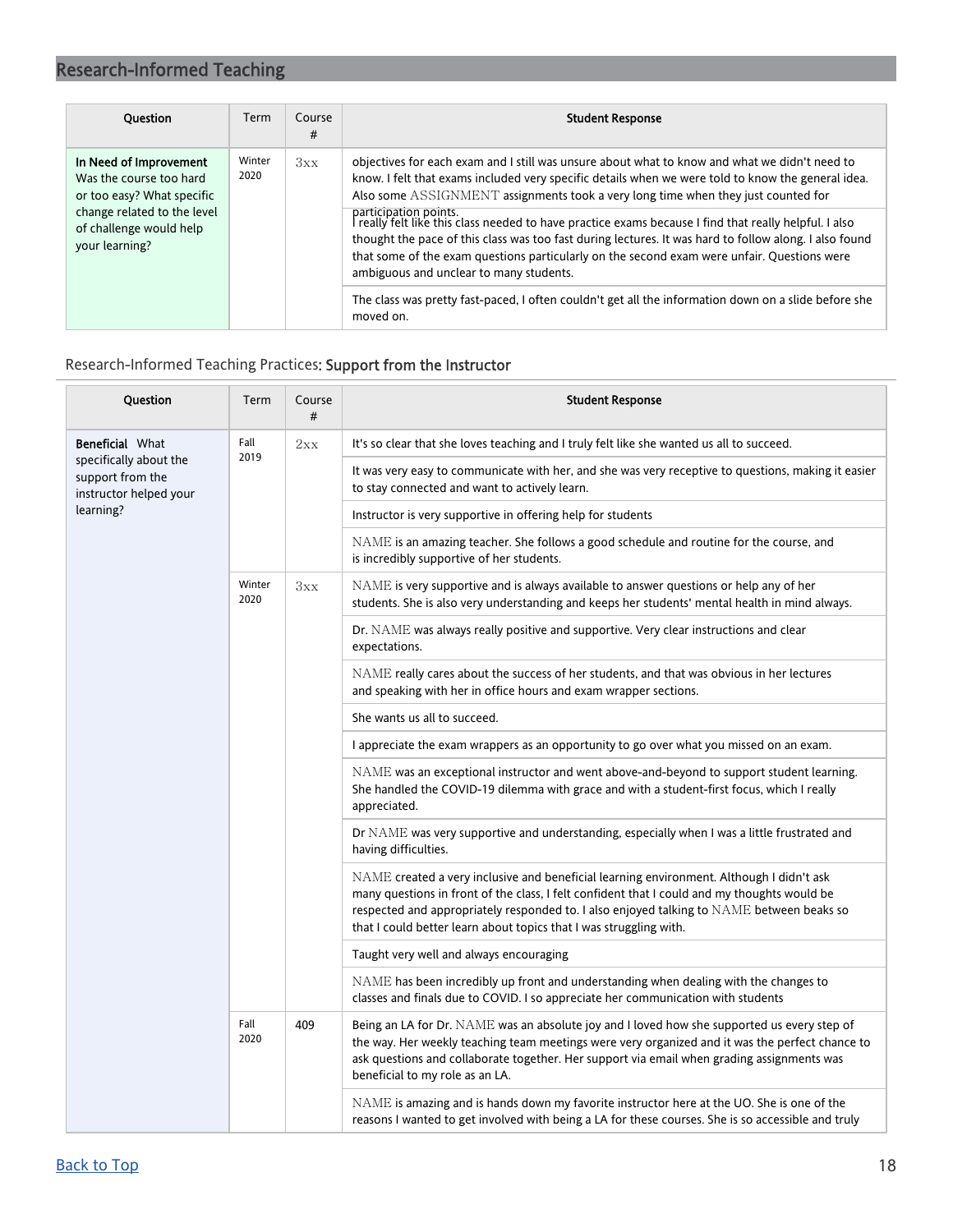| <b>Ouestion</b>                                  | Term         | Course<br># | <b>Student Response</b>                                                                                                                                                                                                                              |
|--------------------------------------------------|--------------|-------------|------------------------------------------------------------------------------------------------------------------------------------------------------------------------------------------------------------------------------------------------------|
| <b>Beneficial What</b><br>specifically about the | Fall<br>2020 | 409         | cares about her students. She is always going above and beyond to keep everyone in the loop and<br>interact as much as possible even in a virtual world.                                                                                             |
| support from the<br>instructor helped your       | Fall<br>2020 |             | NAME is always there for her teaching team. We love her!                                                                                                                                                                                             |
| learning?                                        |              |             | NAME is amazing and cares so much about everyone involved in the course all while providing<br>a great course.                                                                                                                                       |
|                                                  |              | 4xx         | Professor NAME is one of the most supportive and understanding teachers I have ever had. She<br>is always asking people what she can do to improve their learning experiences, and is incredibly<br>willing to be flexible for each of her students. |
|                                                  |              |             | NAME was always accessible and very helpful                                                                                                                                                                                                          |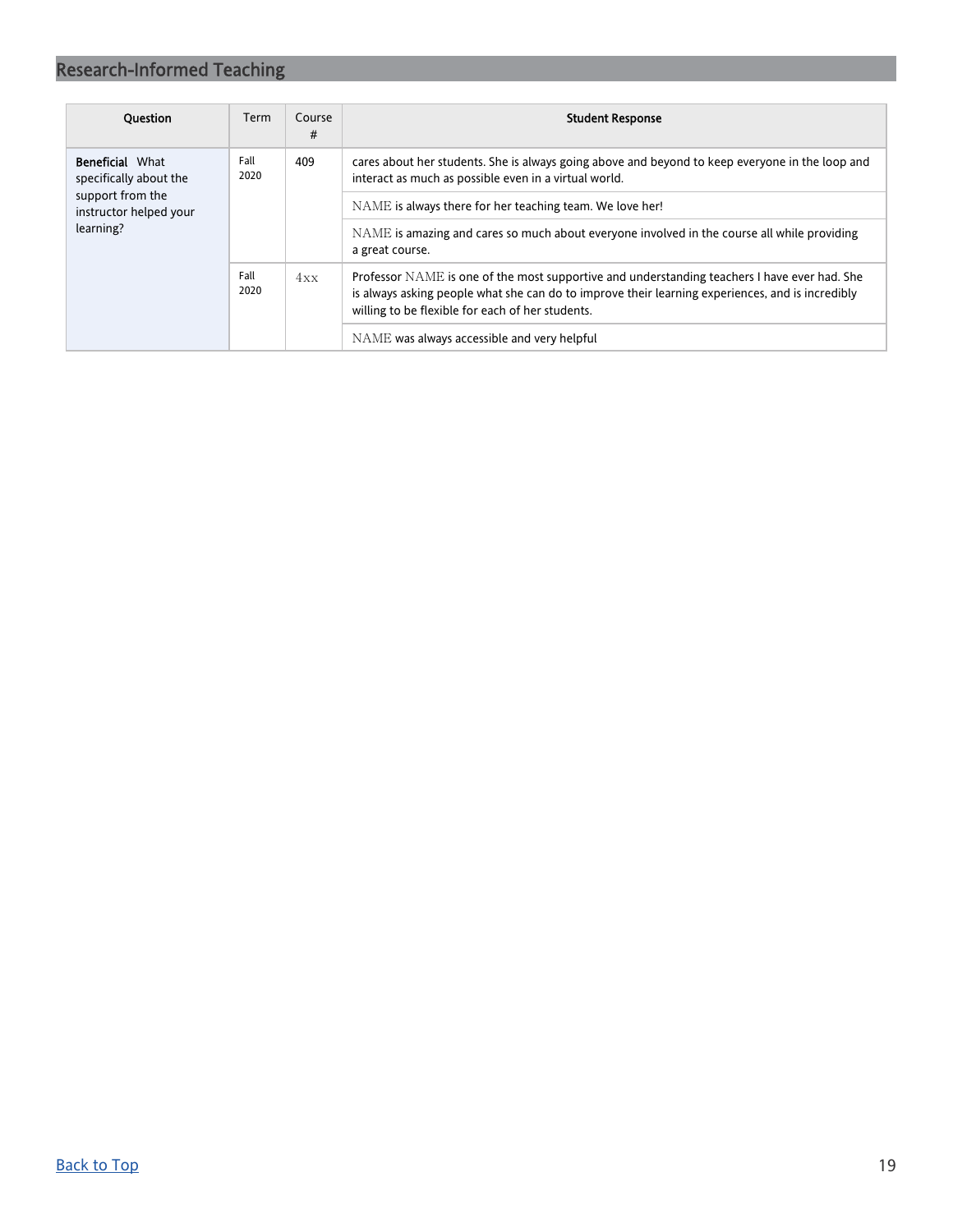## <span id="page-19-0"></span>Other Student Comments

If blank, there are no other student comments available.

| <b>Term</b>      | Course<br># | <b>Student Comment</b>                                                                                                                                                                                                                                                                                                                                                                                                                                                                                                                                                                                                                                   |
|------------------|-------------|----------------------------------------------------------------------------------------------------------------------------------------------------------------------------------------------------------------------------------------------------------------------------------------------------------------------------------------------------------------------------------------------------------------------------------------------------------------------------------------------------------------------------------------------------------------------------------------------------------------------------------------------------------|
| <b>Fall 2019</b> | 2xx         | This is a good course.                                                                                                                                                                                                                                                                                                                                                                                                                                                                                                                                                                                                                                   |
|                  |             | By far one of my favorite classes due to the teacher and the supporting staff that were always willing to help and have a<br>conversation!                                                                                                                                                                                                                                                                                                                                                                                                                                                                                                               |
|                  |             | I had everything I needed to do well and I have done well so far                                                                                                                                                                                                                                                                                                                                                                                                                                                                                                                                                                                         |
|                  |             | doesn't need improvement                                                                                                                                                                                                                                                                                                                                                                                                                                                                                                                                                                                                                                 |
|                  |             | I loved this class, wouldn't change a thing                                                                                                                                                                                                                                                                                                                                                                                                                                                                                                                                                                                                              |
|                  |             | Like stated before, this class is amazing. The only thing I might suggest would be a second exam before the final. It would be<br>nice to have a chance to test how your adjustments since the first exam help you so you can be fully prepped for the final                                                                                                                                                                                                                                                                                                                                                                                             |
|                  |             | Everything was good.                                                                                                                                                                                                                                                                                                                                                                                                                                                                                                                                                                                                                                     |
|                  |             | Overall a very great class.                                                                                                                                                                                                                                                                                                                                                                                                                                                                                                                                                                                                                              |
|                  |             | love how she get to know the students makes the class feel very inclusive.                                                                                                                                                                                                                                                                                                                                                                                                                                                                                                                                                                               |
|                  |             | I love everything about this course!!                                                                                                                                                                                                                                                                                                                                                                                                                                                                                                                                                                                                                    |
|                  |             | Very lecture based. I don't know how more group work could be integrated but it would be nice.                                                                                                                                                                                                                                                                                                                                                                                                                                                                                                                                                           |
|                  |             | No comment                                                                                                                                                                                                                                                                                                                                                                                                                                                                                                                                                                                                                                               |
|                  |             | Nothing needs improvement!!                                                                                                                                                                                                                                                                                                                                                                                                                                                                                                                                                                                                                              |
|                  |             | The way the class is doesn't need to change                                                                                                                                                                                                                                                                                                                                                                                                                                                                                                                                                                                                              |
|                  |             | I think this class is brilliant the way it is and hope the organization stays the way it is. The instructor is by far my favorite I have<br>encountered.                                                                                                                                                                                                                                                                                                                                                                                                                                                                                                 |
|                  |             | I wouldn't change anything about this course.                                                                                                                                                                                                                                                                                                                                                                                                                                                                                                                                                                                                            |
|                  |             | This course was very smooth, complete and I feel nothing more could have been added to aid in my success.                                                                                                                                                                                                                                                                                                                                                                                                                                                                                                                                                |
|                  |             | Straightforward and easy class to understand. Just a lot of busy work.                                                                                                                                                                                                                                                                                                                                                                                                                                                                                                                                                                                   |
|                  |             | Going to class and doin the assignments was enough for me to learn the material well!                                                                                                                                                                                                                                                                                                                                                                                                                                                                                                                                                                    |
|                  |             | I know this isn't a super interactive type course, but incorporating some more peer interaction could be helpful.                                                                                                                                                                                                                                                                                                                                                                                                                                                                                                                                        |
|                  |             | the class was run pretty good and the teacher and the TA's were all very helpful                                                                                                                                                                                                                                                                                                                                                                                                                                                                                                                                                                         |
|                  |             | I thought that it was well structured and it was clear that this course is taught often and the way it is taught works well.                                                                                                                                                                                                                                                                                                                                                                                                                                                                                                                             |
|                  |             | You're a great instructor!                                                                                                                                                                                                                                                                                                                                                                                                                                                                                                                                                                                                                               |
|                  |             | My only recommendation would be to include more memorization sayings for COURSE.                                                                                                                                                                                                                                                                                                                                                                                                                                                                                                                                                                         |
|                  |             | I really never encountered a course in which I see no fault. The instructor is very knowledgeable and overtly intelligent in the<br>way she explains things. Nothing is over simplified, but not over complicated for the level the class is out. Deadlines were very<br>clear, and organization made sense. I loved every minute of the class! (which is very rare)                                                                                                                                                                                                                                                                                     |
|                  |             | I would like to say that even though I am a non-trad student I felt very included in this learning environment. She learned most<br>everyone's name, when you raised your hand for a question she always called you by name or asked for your name. The teacher<br>assistants were AMAZING. They also were challenged to now as many names as possible and for every clicker question or even<br>before class started they were walking around, engaging, helping us think through the questions or discuss our study routine or<br>just to simply ask about us. It was a very personable class that has had a huge impact on me in a very positive way. |
|                  |             | I think this class excels in all these teaching elements                                                                                                                                                                                                                                                                                                                                                                                                                                                                                                                                                                                                 |
|                  |             | No complaints about the class                                                                                                                                                                                                                                                                                                                                                                                                                                                                                                                                                                                                                            |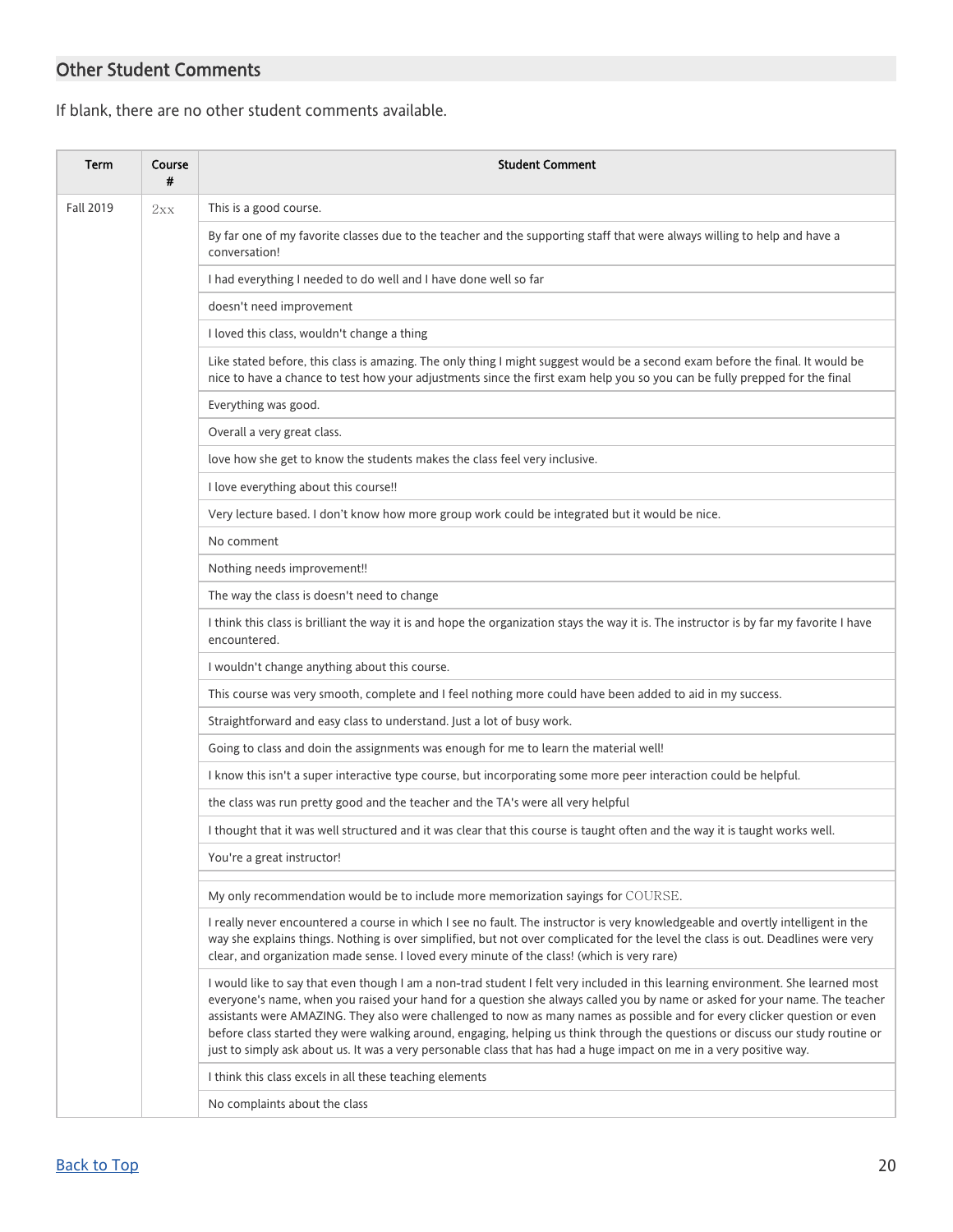## Other Student Comments

| <b>Term</b>      | Course<br># | <b>Student Comment</b>                                                                                                                                                                                                                                                                                                                                                                                                                                                                                                                                                                                                                                                                                                                                                       |
|------------------|-------------|------------------------------------------------------------------------------------------------------------------------------------------------------------------------------------------------------------------------------------------------------------------------------------------------------------------------------------------------------------------------------------------------------------------------------------------------------------------------------------------------------------------------------------------------------------------------------------------------------------------------------------------------------------------------------------------------------------------------------------------------------------------------------|
| <b>Fall 2019</b> | 2xx         | I loved the class!                                                                                                                                                                                                                                                                                                                                                                                                                                                                                                                                                                                                                                                                                                                                                           |
|                  |             | everything in the class was beneficial to my learning                                                                                                                                                                                                                                                                                                                                                                                                                                                                                                                                                                                                                                                                                                                        |
|                  |             | no complaints about this course                                                                                                                                                                                                                                                                                                                                                                                                                                                                                                                                                                                                                                                                                                                                              |
|                  |             | I understand everything from lecture to homework outside of class                                                                                                                                                                                                                                                                                                                                                                                                                                                                                                                                                                                                                                                                                                            |
|                  |             | I really enjoyed this course. Dr. NAME did a really good job at explaining concepts and answering students' questions. Her<br>lectures were very clear and organized. I am looking forward to having her as a professor in the future for the COURSE.                                                                                                                                                                                                                                                                                                                                                                                                                                                                                                                        |
|                  |             | NAME was a great teacher.                                                                                                                                                                                                                                                                                                                                                                                                                                                                                                                                                                                                                                                                                                                                                    |
|                  |             | Dr. NAME course was incredible and I wouldn't change a thing! Grading was extremely clear and I enjoyed how supportive<br>and interactive Dr. NAME was during our lectures. Her email and Canvas communication was very helpful and each chapter<br>was carefully planned to ensure a successful term.                                                                                                                                                                                                                                                                                                                                                                                                                                                                       |
|                  |             | The instructor was amazing and the class structure was very organized and easy to keep up with.                                                                                                                                                                                                                                                                                                                                                                                                                                                                                                                                                                                                                                                                              |
|                  |             | all good                                                                                                                                                                                                                                                                                                                                                                                                                                                                                                                                                                                                                                                                                                                                                                     |
|                  |             | This is my favorite course so far! Assignments are super helpful and I get enough assistant whenever I don't understand<br>anything.                                                                                                                                                                                                                                                                                                                                                                                                                                                                                                                                                                                                                                         |
|                  | 3xx         | Everything was fine about the class as a whole.                                                                                                                                                                                                                                                                                                                                                                                                                                                                                                                                                                                                                                                                                                                              |
| <b>Fall 2020</b> | 2xx         | Again, there is not much to say! Overall, this was such an amazing class to take and I absolutely loved it!                                                                                                                                                                                                                                                                                                                                                                                                                                                                                                                                                                                                                                                                  |
|                  |             | The weekly check-in/reminder videos were VERY helpful! Especially when there were 2 modules due and I thought only one was<br>due, definitely saved me there.                                                                                                                                                                                                                                                                                                                                                                                                                                                                                                                                                                                                                |
|                  |             | It was a good class.                                                                                                                                                                                                                                                                                                                                                                                                                                                                                                                                                                                                                                                                                                                                                         |
|                  |             | Since it was an online class, there was really no interaction between students in the class. Maybe there could be opportunities<br>for study groups or group assignments.                                                                                                                                                                                                                                                                                                                                                                                                                                                                                                                                                                                                    |
|                  |             | great class                                                                                                                                                                                                                                                                                                                                                                                                                                                                                                                                                                                                                                                                                                                                                                  |
|                  |             | everything is good                                                                                                                                                                                                                                                                                                                                                                                                                                                                                                                                                                                                                                                                                                                                                           |
|                  |             | Although this was a fully online course, I think an opportunity for student interaction could be really helpful.                                                                                                                                                                                                                                                                                                                                                                                                                                                                                                                                                                                                                                                             |
|                  |             | I really appreciated my TA for my ASSIGNMENT, NAME, since she was so helpful and supportive of my learning process<br>throughout the entire semester. I liked the way everything was due on Sunday, since that helped me manage my time better so<br>I could fit in lectures and assignments at a time that would best allow me to fully learn the concepts. The speed and clarity of<br>the feedbacks on assignments were also helpful to my learning. One last thing: I loved the weekly announcement?? videos<br>from Dr. NAME! None of my other professors did that and it really helped lift my mood every week. Additionally, it just<br>clarified any and all schedule/content questions I had. Thank you for a great semester and I hope to take one of your classes |
|                  |             | again in the future!<br>there was no interaction between students. We're online, and its difficult to have that. I didn't necessarily need it, but it can be<br>isolating to have almost no contact with the other students in this course.                                                                                                                                                                                                                                                                                                                                                                                                                                                                                                                                  |
|                  |             | All good                                                                                                                                                                                                                                                                                                                                                                                                                                                                                                                                                                                                                                                                                                                                                                     |
|                  | 40x         | Dr. NAME is extremely organized, caring towards the LA's and her students, and ran a very successful remote class. The quality<br>of the course materials published to the students was excellent and her attached rubrics were very helpful for both the<br>students and the LA's when we graded. Dr. NAME is a fantastic instructor!                                                                                                                                                                                                                                                                                                                                                                                                                                       |
|                  |             | Everything was perfect!                                                                                                                                                                                                                                                                                                                                                                                                                                                                                                                                                                                                                                                                                                                                                      |
|                  |             | Nothing she's amazing                                                                                                                                                                                                                                                                                                                                                                                                                                                                                                                                                                                                                                                                                                                                                        |
|                  | 4xx         | Very good course.                                                                                                                                                                                                                                                                                                                                                                                                                                                                                                                                                                                                                                                                                                                                                            |
|                  |             | it was a great class                                                                                                                                                                                                                                                                                                                                                                                                                                                                                                                                                                                                                                                                                                                                                         |
|                  |             | The freedom to do what we wanted and make mistakes!                                                                                                                                                                                                                                                                                                                                                                                                                                                                                                                                                                                                                                                                                                                          |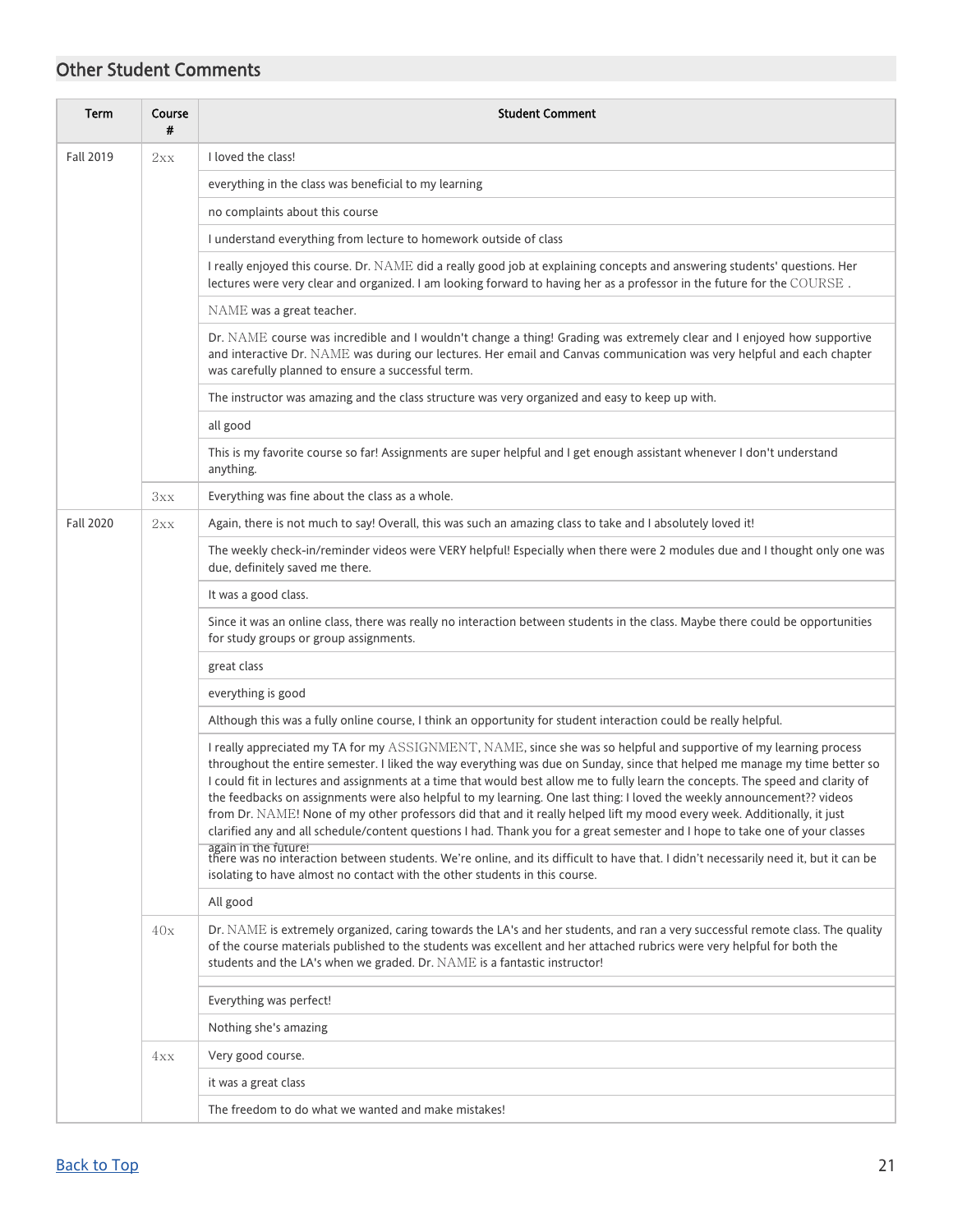## Other Student Comments

| <b>Term</b>      | Course<br># | <b>Student Comment</b>                                                                                                                                                                                                                                                                                                                                                                                    |
|------------------|-------------|-----------------------------------------------------------------------------------------------------------------------------------------------------------------------------------------------------------------------------------------------------------------------------------------------------------------------------------------------------------------------------------------------------------|
| <b>Fall 2020</b> | 4xx         | Lab not being at 8am would be the only thing that I would want to change.                                                                                                                                                                                                                                                                                                                                 |
|                  |             | It was done well                                                                                                                                                                                                                                                                                                                                                                                          |
|                  |             | <b>Creative Freedom</b>                                                                                                                                                                                                                                                                                                                                                                                   |
|                  |             | This class was very well taught.                                                                                                                                                                                                                                                                                                                                                                          |
|                  |             | Allow for other lab times if possible.                                                                                                                                                                                                                                                                                                                                                                    |
|                  |             | NAME set up the class perfectly.                                                                                                                                                                                                                                                                                                                                                                          |
| Winter 2020      | 3xx         | NAME is very approachable and easy to communicate with, but I feel at times the information was a little past her breadth<br>of knowledge. Some lectures seemed very scrambled and I found myself occasionally having to completely learn the material<br>outside of class. She did offer chanced for questions, but often I did not understand the material well enough to ask any kinds<br>of questions |
|                  |             | Honestly instructor did amazing and is the best teacher that I have had in college!                                                                                                                                                                                                                                                                                                                       |
|                  |             | I can't wait for next term!                                                                                                                                                                                                                                                                                                                                                                               |
|                  |             | I see no room for improvement                                                                                                                                                                                                                                                                                                                                                                             |
|                  |             | I can't think of anything that could be improved                                                                                                                                                                                                                                                                                                                                                          |
|                  |             | I did not have any issues with this course or the instructor.                                                                                                                                                                                                                                                                                                                                             |
|                  |             | I really like the way this class is organized.                                                                                                                                                                                                                                                                                                                                                            |
|                  |             | She's amazing.                                                                                                                                                                                                                                                                                                                                                                                            |
|                  |             | NAME did an amazing job teaching this term (especially for the first time). She is a kind and caring person who puts in the<br>work to make it easier for us to learn and it shows. Her dedication is amazing. I am very excited to take DEPT 32x with her in<br>the spring, and spend more time with her in the class.                                                                                   |
|                  |             | The most helpful part about this course is putting everything we need to know on the power point slides. It is very helpful and a<br>major time saver! Which is very much appreciated.                                                                                                                                                                                                                    |
|                  |             | Being able to discuss clicker questions with other students helped me understand how to approach certain questions                                                                                                                                                                                                                                                                                        |
|                  |             | I really liked the way NAME taught this class                                                                                                                                                                                                                                                                                                                                                             |
|                  |             | NAME was incredibly encouraging and very approachable as an instructor. I also appreciate how she played music before<br>class that was related to the lecture. She made the space a very positive learning environment.                                                                                                                                                                                  |
|                  |             | Talking through material with students who could explain things differently was helpful                                                                                                                                                                                                                                                                                                                   |
|                  |             | I have nothing to complain about.                                                                                                                                                                                                                                                                                                                                                                         |
|                  |             | none                                                                                                                                                                                                                                                                                                                                                                                                      |
|                  |             | this class was well organized and easy to learn                                                                                                                                                                                                                                                                                                                                                           |
|                  |             | I have no suggestions for any improvements, I really enjoyed the course and everything I learned.                                                                                                                                                                                                                                                                                                         |
|                  |             | I wish that announcements were also available in text format, instead of the videos.                                                                                                                                                                                                                                                                                                                      |